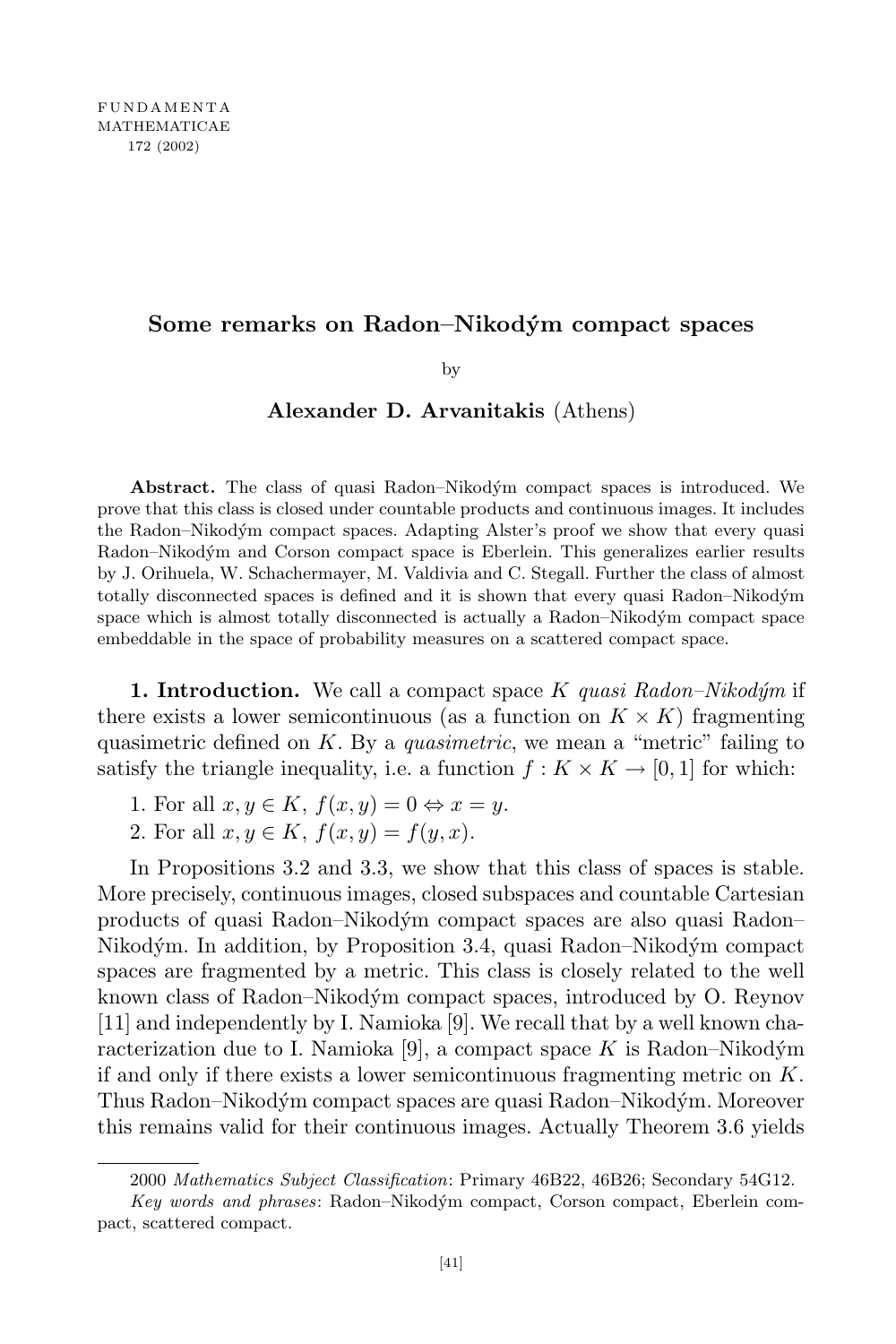that every totally disconnected quasi Radon–Nikodym´ space is Radon– Nikodým and further it is homeomorphic to a closed subset of a countable product of scattered compact spaces. This extends a result due to E. Reznichenko, which asserts the latter for Radon–Nikodým compact spaces.

As a consequence, we deduce that continuous images of Radon–Nikodým compact spaces are also Radon–Nikodým, provided that they are totally disconnected. This result is due to S. Argyros [4], and with a different proof is contained in [7].

Thus the two classes are identical when restricted to totally disconnected compact spaces.

In Proposition 3.9 we derive a characterization of continuous images of totally disconnected Radon–Nikodým spaces. As a consequence, we obtain an equivalent reformulation of the problem whether or not continuous images of Radon–Nikodym´ compact spaces remain Radon–Nikodym´ (Proposition 3.10).

Section 4 is devoted to the proof that a quasi Radon–Nikodým compact space is Eberlein, provided that it is Corson. This in particular implies a well known result which has been proved by J. Orihuela, W. Schachermayer and M. Valdivia [10] and independently by C. Stegall [14], namely that a Corson Radon–Nikodým compact space is Eberlein.

Our approach to proving this result is different from those used by the above mentioned authors. We adapt Alster's techniques from [1]. We recall that Alster [1] proved that every scattered Corson compact space is strong Eberlein.

There are several common points between the quasi Radon–Nikodym´ compact spaces and the scattered ones. Roughly speaking, in our approach, we handle pairs of disjoint closed subsets  $(K_i^0, K_i^1)_i$  with *f*-distance greater than  $\varepsilon > 0$  where f is the lower semicontinuous fragmenting quasimetric, in a similar manner to what Alster did for clopen subsets of scattered spaces. Also we handle open subsets with  $f$ -diameter less than  $\varepsilon$  similarly to points of scattered spaces.

In Section 5 we introduce almost totally disconnected compact spaces. A compact space *K* is called *almost totally disconnected* if it can be embedded in  $[0,1]$ <sup> $\Gamma$ </sup> for some set  $\Gamma$  in such a way that for every  $k \in K$ , the set

$$
\{\gamma \in \Gamma : k(\gamma) \neq 0, 1\}
$$

is at most countable.

These spaces strictly generalize both Corson and totally disconnected compact spaces. For example the long line which belongs to none of the above two classes is almost totally disconnected.

We prove that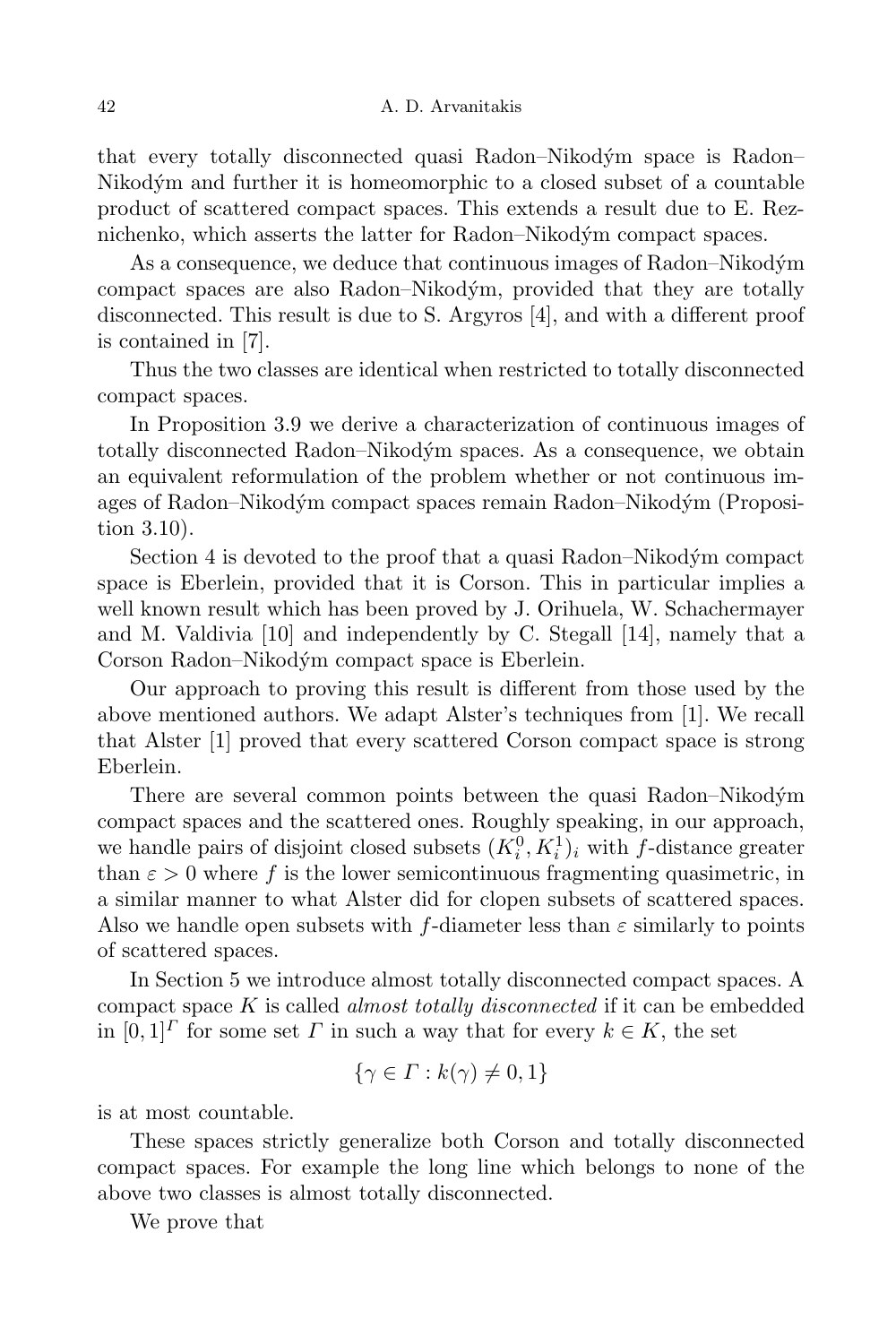Theorem 1.1. *An almost totally disconnected quasi Radon–Nikod´ym compact space can be embedded in the space of regular Borel probability measures on some scattered compact space.*

The proof requires techniques introduced in Section 4 and moreover we adopt techniques from [5], related to the well known Ditor Theorem ([6]). The latter states that for every compact  $K$ , there exists a totally disconnected compact space *L* with the same topological weight as *K*, mapping continuously onto *K* by a map that admits a regular averaging operator.

During the preparation of the paper, Professor I. Namioka informed us about the relation between the class of quasi Radon–Nikodým compact spaces and that of strongly fragmented compact spaces. Let us recall the definition of the latter: A metric *d* defined on a compact space *K* is called a *Reznichenko metric* if for any two distinct elements  $x, y$  of  $K$ , there are open neighborhoods  $O_x$ ,  $O_y$  of x and y respectively such that

$$
d(O_x, O_y) = \inf \{ d(x', y') : x' \in O_x, \ y' \in O_y \} > 0.
$$

Following A. Arkhangel'ski˘ı [3, p. 104] a compact space *K* is called *strongly fragmented* if there exists a Reznichenko metric defined on *K* that fragments *K*.

As was pointed out to us by Professor I. Namioka, the class of quasi Radon–Nikodým compact spaces, introduced here, and the class of strongly fragmented compact spaces are identical. This was proved by B. Cascales, E. Matoušková, I. Namioka and J. Orihuela.

**Acknowledgements.** I would like to thank Professor S. Argyros for his invaluable help during the preparation of this paper and also Professors B. Cascales, E. Matoušková, I. Namioka and J. Orihuela for their permission to mention here the above result.

**2. Notation and definitions.** In what follows, all spaces are assumed to be compact and Hausdorff. For a set  $A$ , we denote by  $|A|$  the cardinality of *A*. We will need the definitions of the following classes of compact spaces:

DEFINITION 2.1. A compact space  $K$  is called *Eberlein* if it can be embedded as a weakly compact subset in a Banach space.

D. Amir and J. Lindenstrauss in the well known paper [2] have characterized Eberlein compact spaces as those compact spaces that can be embedded as weakly compact subsets in  $c_0(\Gamma)$  for some set  $\Gamma$ .

This characterization gives rise to the following generalization:

DEFINITION 2.2. A compact space *K* is called *Corson* if it embeds in

 $\Sigma([0,1]^{\Gamma}) = \{x \in [0,1]^{\Gamma} : |\{\gamma \in \Gamma : x(\gamma) \neq 0\}| \leq \aleph_0\}.$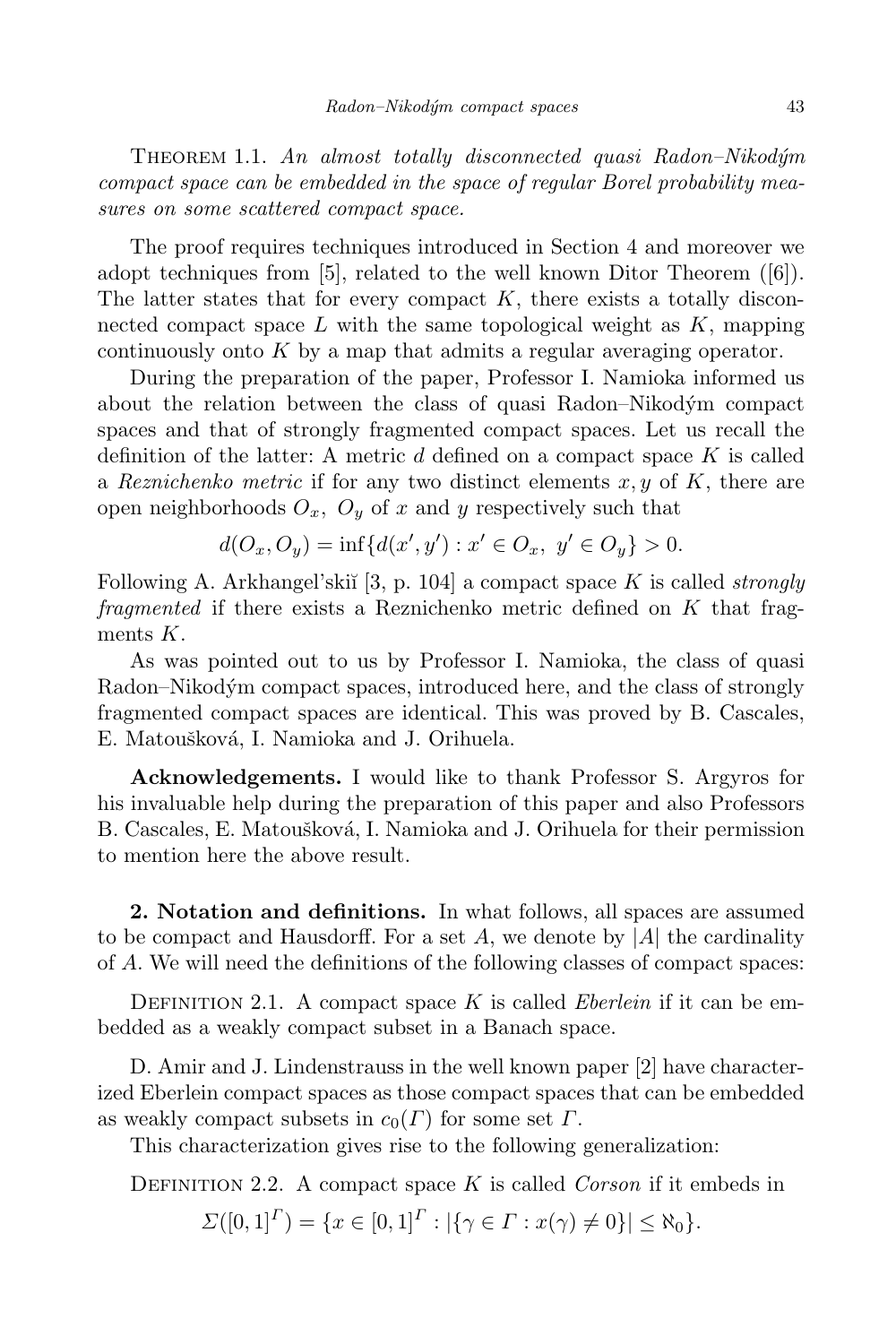Since for the weak\* topology a definition analogous to that of Eberlein compact spaces would be vacuous (any compact space can be embedded in  $(C(K)^*, w^*)$ , we restrict ourselves to the duals of Asplund spaces:

DEFINITION 2.3. A compact space  $K$  is called  $Radon-Nikodym$  if it embeds in the dual of an Asplund space equipped with the weak\* topology.

For a set *K*, a map  $f: K \times K \to [0, 1]$  is called a *quasimetric* if:

1. For all  $x, y \in K$ ,  $f(x, y) = 0 \Leftrightarrow x = y$ .

2*.* For all  $x, y \in K$ ,  $f(x, y) = f(y, x)$ .

In other words a quasimetric is a metric failing the triangle inequality.

Hereafter, for a quasimetric f, a subset of M of K and an  $\varepsilon > 0$ , we shall denote by  $B_f(M,\varepsilon)$  the set

$$
\{x \in K : \exists y \in M : f(x, y) \le \varepsilon\}.
$$

Let *K* be a compact space and  $f: K \times K \to [0,1]$  be a quasimetric on  $K$  (which need not have any relation with the topology of  $K$ ). We say that *f fragments K* if for every  $\varepsilon > 0$  and for every closed subset *M* of *K* (or equivalently, by Zorn's Lemma, for every subset of *K*) there exists a relatively open and non-empty subset *V* of *M* such that

$$
f\text{-diam}(V) = \sup\{f(x, y) : x, y \in V\} < \varepsilon.
$$

Using the same notation, we say that *f* is *lower semicontinuous* if it is lower semicontinuous as a map on  $K \times K$  (i.e. for each  $a \in [0,1]$  the set  $\{(x, y) \in K \times K : f(x, y) \leq a\}$  is closed in  $K \times K$ ).

For convenience, we shall use the following notation: For  $W_1, W_2 \subset K$ we denote by  $f(W_1, W_2)$  the real number

$$
\inf\{f(x,y) : x \in W_1, \ y \in W_2\}.
$$

I. Namioka [9] has proved the following simple and useful characterization of Radon–Nikodym´ compact spaces:

Theorem 2.1. *A compact space K is Radon–Nikod´ym if and only if there exists a lower semicontinuous fragmenting metric on K.*

Using this characterization, it is not difficult to prove the following:

Any scattered compact space  $K$  is Radon–Nikodym, the lower semicontinuous fragmenting metric on *K* being the discrete metric. (Being Hausdorff implies the lower semicontinuity in this case.)

Any Eberlein compact space  $K$  is Radon–Nikodým, the lower semicontinuous fragmenting metric on *K* being the norm of  $c_0(\Gamma)$ .

Also it is not difficult to prove, using the same characterization, that the class of Radon–Nikodym´ compact spaces is closed under taking countable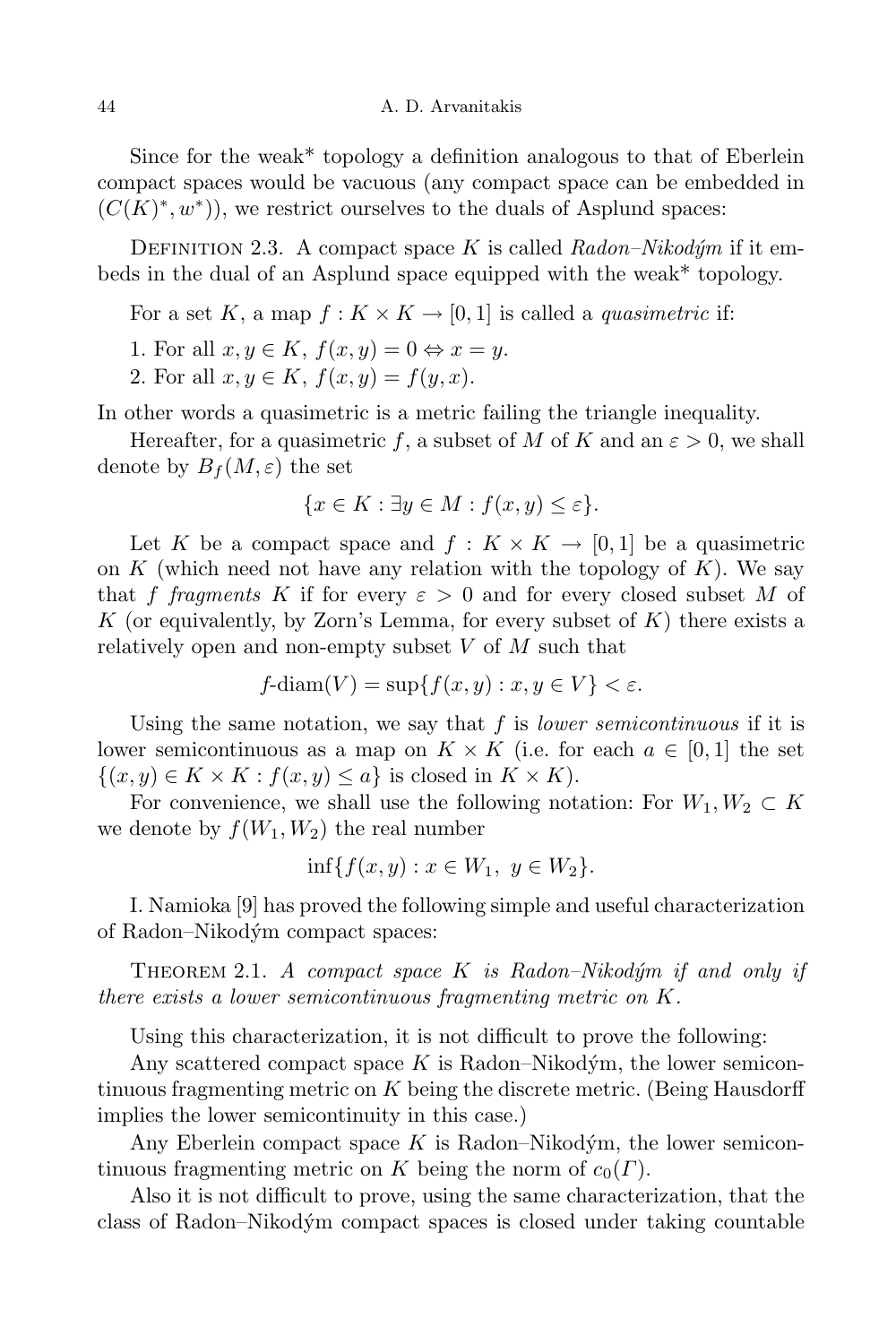products and closed subspaces. Thus a closed subspace of a countable product of scattered compact spaces is Radon Nikodym´ and, as we shall see, every totally disconnected Radon–Nikodým compact space is of this kind.

Theorem 2.1 also gives rise to the following definition:

DEFINITION 2.4. A compact space *K* is called *quasi*  $Radon-Nikodým$  if there exists a lower semicontinuous fragmenting quasimetric on *K*.

In what follows, for a subspace *L* of the cube  $[0,1]^T$  and  $A \subset \Gamma$ , we denote by  $\pi_A$  the projection of *L* to the *A* coordinates. For  $\gamma \in \Gamma$  we shall also write  $\pi_{\gamma}$  instead of  $\pi_{\{\gamma\}}$ .

## **3. Quasi Radon–Nikodym´ compact spaces**

LEMMA 3.1. *Assume K a Hausdorff compact space*, *and*  $f: K \times K \rightarrow [0, 1]$ *a lower semicontinuous quasimetric on K. Assume moreover that F*1*, F*<sup>2</sup> *are disjoint closed subsets of K. Then*

1*.*  $f(F_1, F_2) > 0$ .

2*.* If  $f(F_1, F_2) > \varepsilon$  for some  $\varepsilon > 0$ , then there are open subsets U, V of *K such that*  $F_1 \subset U$ ,  $F_2 \subset V$  *and*  $f(U, V) > \varepsilon$ *.* 

*Proof.* 1. Assume on the contrary that  $f(F_1, F_2) = 0$ , and for each  $n \in \mathbb{N}$ take  $x_n \in F_1$ ,  $y_n \in F_2$  such that  $f(x_n, y_n) < 1/n$ . We can pass to subnets of  ${x_n}_{n \in \mathbb{N}}$  and  ${y_n}_{n \in \mathbb{N}}$  converging to  $x \in F_1$  and  $y \in F_2$  respectively. This is a contradiction, since by the lower semicontinuity and the separating property of f, there are open sets  $V_1 \ni x$  and  $V_2 \ni y$  such that  $f(V_1, V_2) > 0$ .

2. Fix  $y \in F_2$ . Using the compactness of  $F_1$ , we can find an open cover  $U_1^y, \ldots, U_n^y$  of  $F_1$  and open sets  $V_1^y, \ldots, V_n^y$  containing y such that  $f(U_i^y)$  $\sum_i^y V_i^y$  $\hat{f}_i^y$  >  $\varepsilon$ . Then  $U^y = \bigcup_{i=1}^n U_i$  contains  $F_1, V^y = \bigcap_{i=1}^n V_i$  contains *y*, and  $f(U^y, V^y) > \varepsilon$ . Repeating the same argument using the compactness of  $F_2$ , we can find  $U_1, \ldots, U_n$  containing  $F_1$  and  $V_1, \ldots, V_n$  covering  $F_2$  such that  $f(U_i, V_i) > \varepsilon$ . Then  $U = \bigcap_{i=1}^n U_i$  contains  $F_1, V = \bigcup_{i=1}^n V_i$  contains  $F_2$ and  $f(U, V) > \varepsilon$ .

Proposition 3.2. *The continuous image of a quasi Radon–Nikod´ym compact space is also quasi Radon–Nikod´ym.*

*Proof.* Let *K* be a quasi Radon–Nikodým compact space, *L* a Hausdorff compact space, and  $\phi: K \to L$  a continuous onto map. Let also  $f: K \times K \to$ [0*,* 1] be a lower semicontinuous fragmenting quasimetric for *K*, and define  $g: L \times L \to [0, 1]$  by  $g(x, y) = f(\phi^{-1}(x), \phi^{-1}(y))$ . It suffices to show that *g* is a lower semicontinuous fragmenting quasimetric. By Lemma 3.1, *g* is clearly a quasimetric. To see that it is fragmenting, choose  $M \subset L$  closed and  $\varepsilon > 0$ . By Zorn's Lemma find  $N \subset K$  closed such that  $\phi|N : N \to M$  is onto and *irreducible* (i.e. for every  $N' \subset N$  closed,  $\phi|N'$  is not onto *M*). By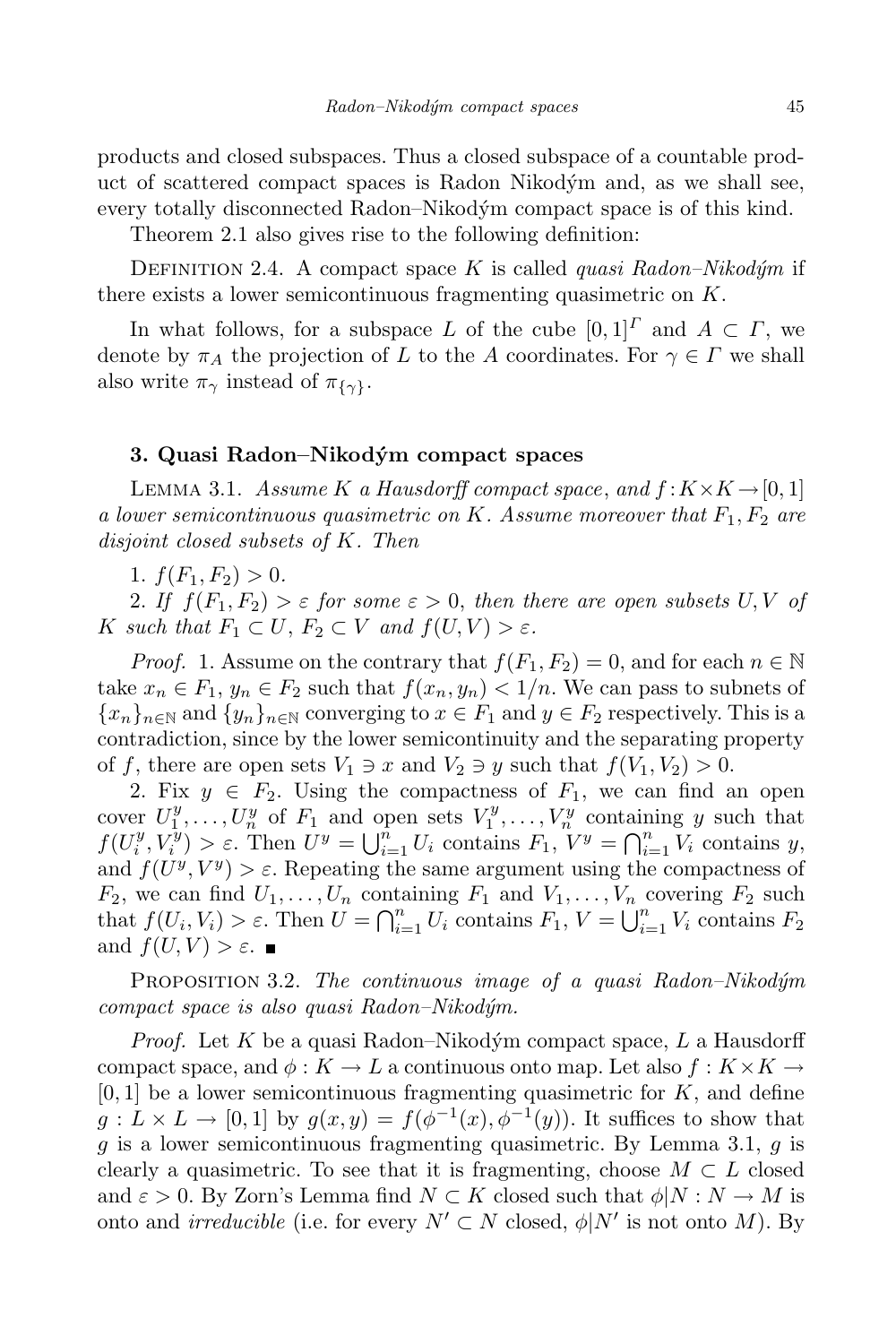the fragmentability of f, there exists  $\emptyset \neq V \subset N$  relatively open such that *f*-diam(*V*)  $\lt \varepsilon$ , and by the irreducibility of  $\phi|N$ , it follows that  $\phi(V)$  has non-empty interior in *M*. Since for every  $x, y \in \phi(V)$ ,  $\phi^{-1}(x) \cap V \neq \emptyset$  and  $\phi^{-1}(y) \cap V \neq \emptyset$ , it follows that  $g(x, y) < \varepsilon$ .

To see that *q* is lower semicontinuous, let  $x, y \in L$  and  $q(x, y) > \varepsilon$ . Since  $g(x, y) = f(\phi^{-1}(x), \phi^{-1}(y))$ , by Lemma 3.1 and the lower semicontinuity of *f*, there exist open sets  $G_1 \supset \phi^{-1}(x)$  and  $G_2 \supset \phi^{-1}(y)$  such that  $f(G_1, G_2) > \varepsilon$ . Let  $\{U_i\}_{i \in I}$ ,  $\{V_i\}_{i \in I}$  be neighborhood bases of x and y respectively. Since  $\bigcap_{i\in I} \overline{U}_i = \{x\}$  and  $\bigcap_{i\in I} \overline{V}_i = \{y\}$ , we get  $\bigcap_{i\in I} \phi^{-1}(\overline{U}_i)$  $\subset G_1$  and  $\bigcap_{i\in I} \phi^{-1}(\overline{V}_i) \subset G_2$ . By the compactness of *K*, there are open  $\overline{C}$  *i*<sup>*I*</sup> and *V* containing *x* and *y* respectively such that  $\phi^{-1}(U) \subset G_1$  and  $\phi$ <sup>-1</sup>(*V*) ⊂ *G*<sub>2</sub>. Consequently, *g*(*U, V*) >  $\varepsilon$  and the proof is complete.

REMARK 3.1. Since a Radon–Nikodým compact space is also quasi Radon–Nikodým, we deduce that continuous images of Radon–Nikodým compact spaces are quasi Radon–Nikodym. ´

Remark 3.2. Letting in the previous proposition *f* be the discrete metric on *K* (in this case *K* is scattered), we infer that *g* is also a discrete metric on *L*, thus showing that a continuous image of a scattered compact space is also scattered.

PROPOSITION 3.3. A closed subspace of a quasi Radon–Nikodym com*pact space is also quasi Radon–Nikod´ym. The Cartesian product of countably many quasi Radon–Nikod´ym compact spaces is quasi Radon–Nikod´ym.*

*Proof.* The first assertion is obvious, since a lower semicontinuous fragmenting quasimetric, restricted to a closed subspace, remains a lower semicontinuous fragmenting quasimetric.

For the second statement, let  $K_n$ ,  $n \in \mathbb{N}$ , be a countable family of quasi Radon–Nikodým spaces, and  $f_n : K_n \times K_n \to [0,1]$  be a lower semicontinuous fragmenting quasimetric on  $K_n$ . Set  $K = \prod_{n \in \mathbb{N}} K_n$  and define  $f: K \times K \rightarrow [0, 1]$  by

$$
f(x,y) = \sum_{n=1}^{\infty} \frac{1}{2^n} f_n(\pi_n(x), \pi_n(y)).
$$

We will show that *f* is a lower semicontinuous fragmenting quasimetric on *K*.

It is clearly a quasimetric on *K*. To see that it is lower semicontinuous, let  $x = (x_n)_{n \in \mathbb{N}}, y = (y_n)_{n \in \mathbb{N}} \in K$  and assume that  $f(x, y) > \varepsilon$ . Then for some  $k \in \mathbb{N}$ ,

$$
\delta = \sum_{n=1}^{k} \frac{1}{2^n} f_n(x_n, y_n) - \varepsilon > 0.
$$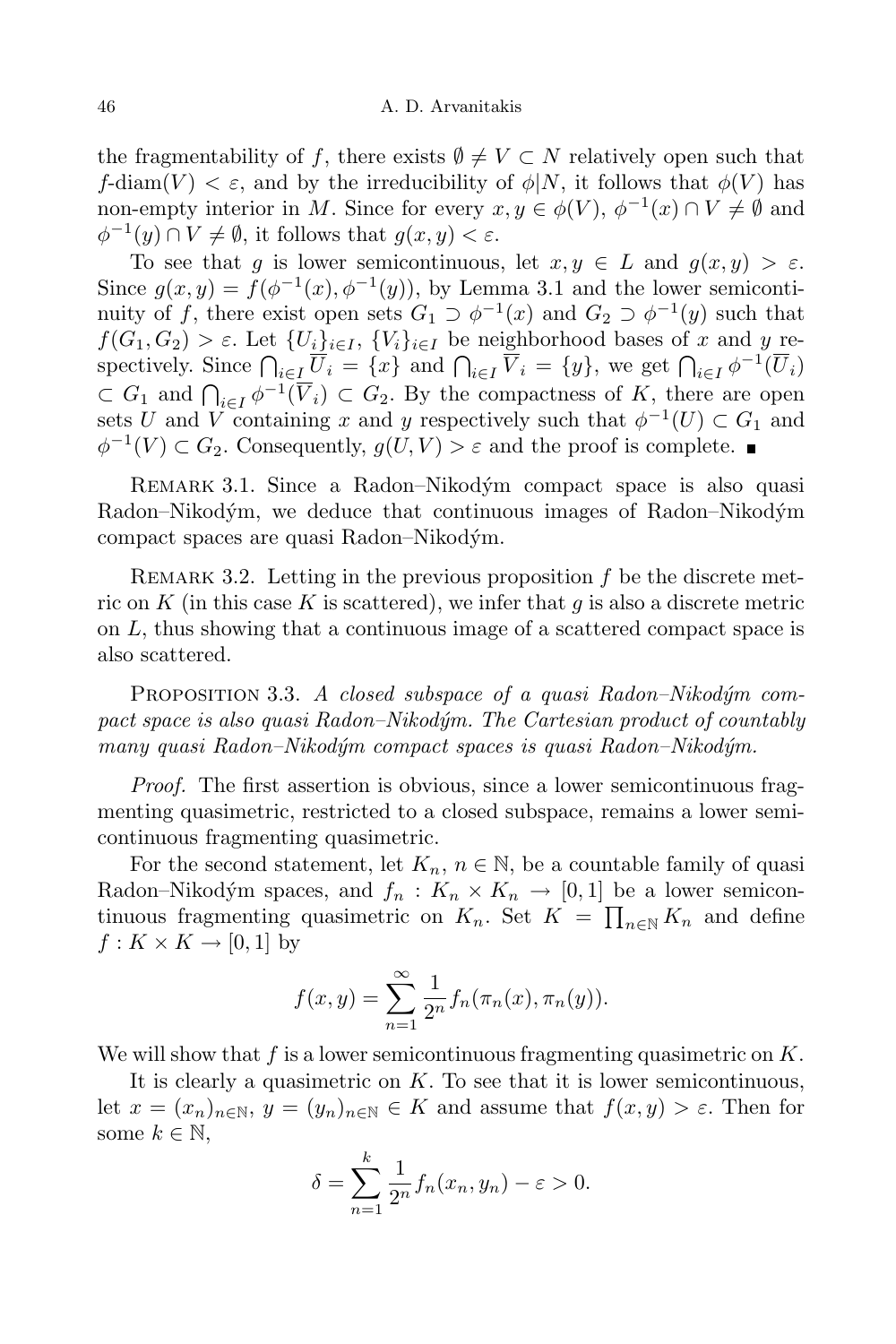By the lower semicontinuity of  $f_n$ , find now  $U_n, V_n \subset K_n$  open such that  $x_n \in U_n$ ,  $y_n \in V_n$  and  $f_n(U_n, V_n) > f_n(x_n, y_n) - \delta/k$ . It can be easily checked that setting

$$
U = \{x \in K : \pi_n(x) \in U_n, \ 1 \le n \le k\},\
$$
  

$$
V = \{z \in K : \pi_n(z) \in V_n, \ 1 \le n \le k\},\
$$

we have  $x \in U$ ,  $y \in V$  and  $f(U, V) > \varepsilon$ .

Let us prove that  $f$  is also fragmenting. Let  $F$  be a subset of  $K$  and  $\varepsilon > 0$ . There exists a  $k \in \mathbb{N}$  such that  $\sum_{n=k+1}^{\infty} 2^{-n} \leq \varepsilon/2$ . We define inductively for each  $1 \leq m \leq k$  an open subset  $U_m$  of  $\prod_{n=1}^m K_n$  such that  $\pi_{\{1,\ldots,m\}}(F) \cap U_m$  is non-empty and has  $\sum_{n=1}^m 2^{-n} f_n$ -diameter less than  $\sum_{n=1}^{m} 2^{-n} \varepsilon/2$ . Assume  $U_m$  has been defined. Then  $F \cap \pi_{\{1, \}}^{-1}$  $\binom{-1}{1,\ldots,m}$  (*U<sub>m</sub>*) is non-empty and hence  $W = \pi_{m+1}(F \cap \pi_{\{1, \}}^{-1})$  $\frac{(-1)}{\{1,\ldots,m\}}(U_m)$  has a relatively open subset of  $f_{m+1}$ -diameter less than  $\varepsilon/2$ . Let  $V_{m+1}$  be an open subset of  $K_{m+1}$ such that  $W \cap V_{m+1} \neq \emptyset$  and  $f_{m+1}$ -diam $(W \cap V_{m+1}) < \varepsilon/2$ . Then

$$
U_{m+1} = \left\{ x = (x_n)_{n=1}^{m+1} \in \prod_{n=1}^{m+1} K_n : (x_n)_{n=1}^m \in U_m \text{ and } x_{m+1} \in V_{m+1} \right\}
$$

clearly satisfies the desired condition. Setting now  $U = \{x = (x_n)_{n \in \mathbb{N}} \in K :$  $(x_n)_{n=1}^k \in U_k$ , we see that  $U \cap F$  is non-empty and has *f*-diameter less than  $\varepsilon$ .

REMARK 3.3. The following proposition follows easily from the result of B. Cascales, E. Matoušková, I. Namioka and J. Orihuela mentioned in the Introduction, namely that a compact space is quasi Radon–Nikodym´ if and only if it is strongly fragmented. Here we give a proof based on Ribarska's characterization of fragmentability.

Proposition 3.4. *A quasi Radon–Nikod´ym compact space is fragmented by a metric.*

Before passing to the proof, recall Ribarska's characterization ([12], [8]).

A topological space K is said to admit a *separating*  $\sigma$ -relatively *open*  $partitioning$  if there exists a family  $\mathcal{U} = \bigcup_{n \in \mathbb{N}} \mathcal{U}_n$ , each  $\mathcal{U}_n = \{U_n^{\xi} : 0 \leq \xi \leq \xi_n\}$ being well ordered, such that:

1. Each  $U_n^{\xi}$  is a relatively open subset of  $K \setminus \{U_n^{\zeta} : \zeta < \xi\}.$ 

2. For each  $n \in \mathbb{N}$ ,  $\bigcup \mathcal{U}_n = K$ .

3. For  $x, y \in K$  and  $x \neq y$ , there exists  $U \in \mathcal{U}$  such that  $U \cap \{x, y\}$  is a singleton.

Theorem 3.5 (Ribarska's characterization). *A topological space K is fragmentable if* and only *if it admits* a *separating*  $\sigma$ -relatively open parti*tioning.*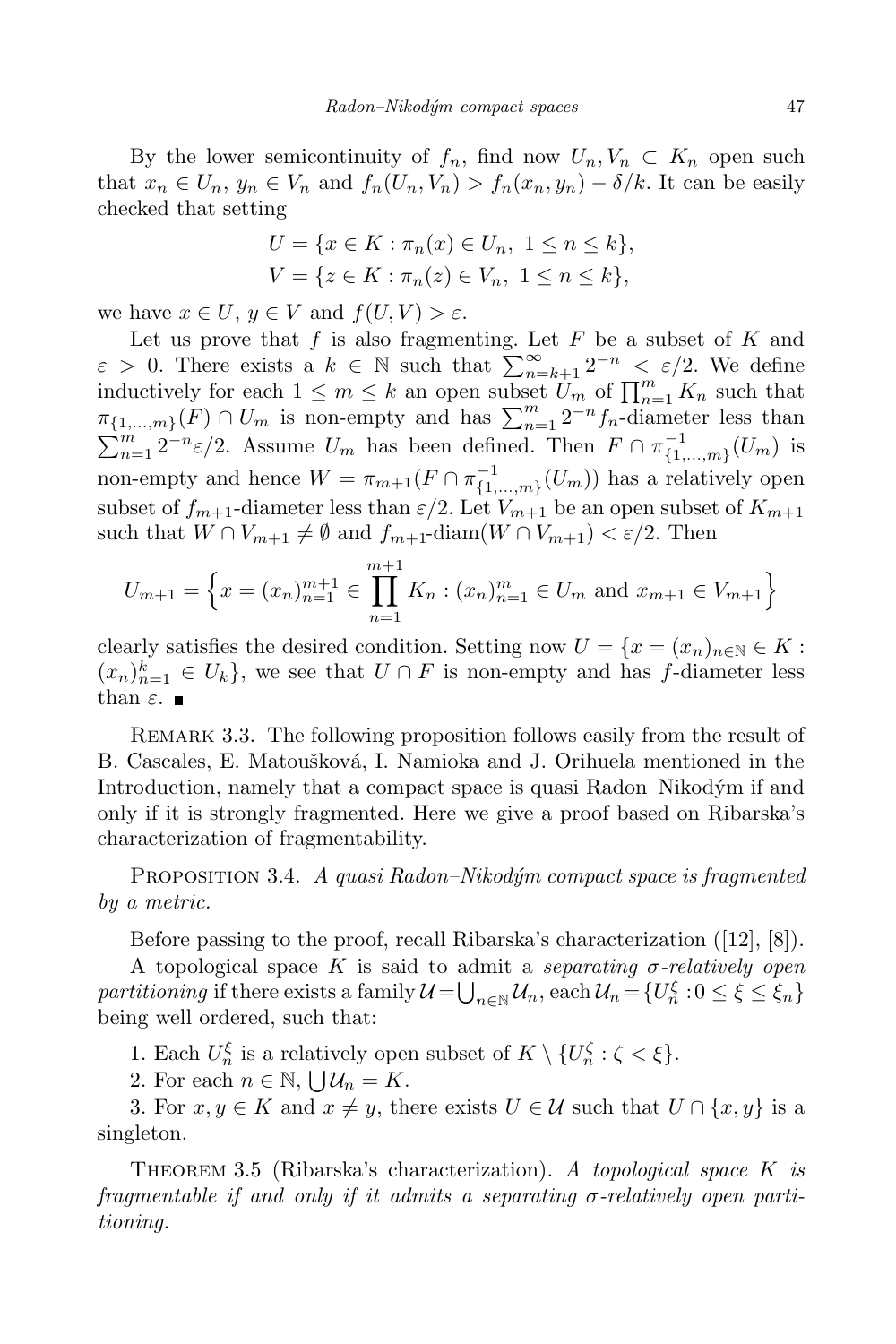#### 48 A. D. Arvanitakis

*Proof of Proposition* 3.4. Let *K* be a quasi Radon–Nikodým compact space and *f* a lower semicontinuous fragmenting quasimetric on *K*. Define inductively

$$
\mathcal{U}_n = \{U_n^{\zeta} : \zeta \text{ an ordinal number}\},\
$$

letting  $U_n^{\zeta}$  be a non-empty relatively open subset of  $K \setminus \bigcup_{\eta < \zeta} U_n^{\eta}$  of  $f$ diameter less than  $1/n$ . The verification of Ribarska's characterization is routine. ■

The following theorem shows that the difference (if any) between the classes of Radon–Nikodým spaces and quasi Radon–Nikodým is very delicate. In fact they cannot be separated if we restrict them to totally disconnected compact spaces.

Theorem 3.6. *A totally disconnected quasi Radon–Nikod´ym compact space is a closed subset of a countable product of scattered compact spaces*, *and hence is Radon–Nikod´ym.*

*Proof.* Let *L* be a totally disconnected quasi Radon–Nikodým compact space and *f* a lower semicontinuous fragmenting quasimetric on *L*. We may consider *L* to be a subset of  $\{0,1\}^{\Gamma}$  for some set *Γ*. For each  $\gamma \in \Gamma$ , set  $V^0_\gamma = \pi_\gamma^{-1}(0)$  and  $V^1_\gamma = \pi_\gamma^{-1}(1)$ . Since  $V^0_\gamma$ ,  $V^1_\gamma$  are closed and disjoint subsets of *L*, Lemma 3.1 implies that there exists  $n \in \mathbb{N}$  such that  $f(V_\gamma^0, V_\gamma^1) > 1/n$ . Thus if we set

$$
\Gamma_n = \{ \gamma \in \Gamma : f(V^0_\gamma, V^1_\gamma) > 1/n \},\
$$

then  $\Gamma = \bigcup_{n \in \mathbb{N}} \Gamma_n$ . Since *L* is a closed subset of  $\prod_{n \in \mathbb{N}} \pi_{\Gamma_n}(L)$ , it suffices to prove that each  $\pi_{\Gamma_n}(L)$  is scattered. So choose a closed subset *M* of *π<sup>Γ</sup><sup>n</sup>* (*L*). By Zorn's Lemma there exists a closed subset *N* of *L* such that  $\pi_{\Gamma_n}|N: N \to M$  is irreducible (i.e. it is onto *M* and it is not onto *M* when restricted to any closed subset of  $N$ ). In this case, if  $V$  is a relatively open subset of *N* of *f*-diameter less than  $1/n$ , then  $\pi_{\Gamma_n}(V)$  has non-empty interior in *M*. Since moreover, for every  $\gamma \in \Gamma_n$ ,  $f(\pi_\gamma^{-1}(0), \pi_\gamma^{-1}(1)) > 1/n$ , it follows that

either 
$$
V \cap \pi_{\gamma}^{-1}(0) = \emptyset
$$
 or  $V \cap \pi_{\gamma}^{-1}(1) = \emptyset$ .

Consequently,  $\pi_{\Gamma_n}(V)$  is a single point in  $\pi_{\Gamma_n}(L)$  and hence an isolated point of  $M$ .

Since a Radon–Nikodým compact space is also quasi Radon–Nikodým, we obtain:

Corollary 3.7 (E. Reznichenko). *A totally disconnected Radon–Nikod´ym compact space is a closed subspace of a countable Cartesian product of scattered compact spaces.*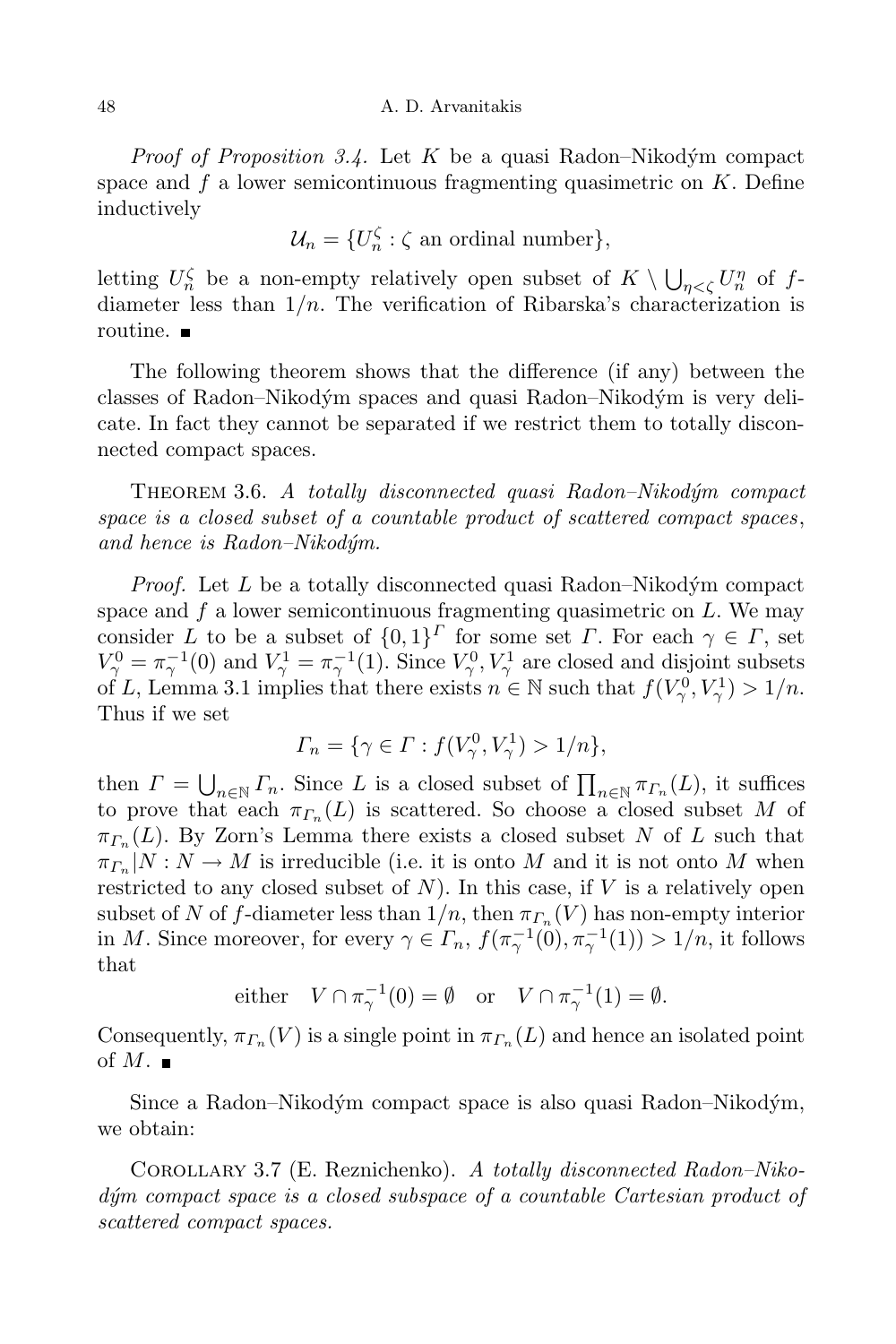Since moreover a continuous image of a Radon–Nikodym´ compact space is quasi Radon–Nikodým, the following corollary solves the problem of continuous images in the case that they are also totally disconnected.

Corollary 3.8 (S. Argyros). *A totally disconnected continuous image of a Radon–Nikod´ym compact space is Radon–Nikod´ym.*

It is natural to ask at this point whether a lower semicontinuous fragmenting quasimetric characterizes a continuous image of a Radon–Nikodym´ compact. In this direction, we can prove the following:

Proposition 3.9. *A compact space K is the continuous image of a totally disconnected Radon–Nikod´ym compact if and only if it can be embedded in* a compact space  $K'$  *in* such a way that there exists a lower semicontin*uous quasimetric f defined on K*<sup>*i*</sup> *and closed scattered subsets*  $L_n$ ,  $n \in \mathbb{N}$ , of K' such that each  $L_n$  is  $1/n$ -f-dense in K' (i.e. for each  $x \in K'$ , there *exists*  $y \in L_n$  *such that*  $f(x, y) < 1/n$ *.* 

The above proposition easily yields an equivalent reformulation of the problem whether or not continuous images of totally disconnected Radon– Nikodým compact spaces are also Radon–Nikodým:

Proposition 3.10. *The following are equivalent*:

(i) *Every continuous image of a totally disconnected Radon–Nikod´ym compact is Radon–Nikod´ym.*

(ii) If L is a compact space,  $L_n$  closed scattered subspaces of L, and f *a lower semicontinuous quasimetric on L such that each L<sup>n</sup> is* 1*/n-f-dense*  $in L$ , *then*  $L$  *is*  $Radon-Nikodym$ .

*Proof.* If (i) is true and *L* is as in (ii), then by Proposition 3.9, *L* is the continuous image of a totally disconnected Radon–Nikodym´ compact space, being embeddable in itself. Hence it is Radon–Nikodým.

Conversely, if (ii) is true, and *L* is the continuous image of a totally disconnected Radon–Nikodym´ compact space, then by the same proposition it is embeddable in a compact space  $L'$  which satisfies the conditions in (ii). Thus  $L'$  and therefore  $L$  as a closed subset are Radon–Nikodym.

*Proof of Proposition 3.9.* For the "only if" part assume *L* is a closed subset of  $\prod_{n\in\mathbb{N}} M_n$  where each  $M_n$  is scattered, and  $\phi: L \to K$  is a continuous onto map. First we extend  $\phi$  to all of  $\prod_{n\in\mathbb{N}}M_n$ : Let  $f_i: K\to [0,1]$ for  $i \in I$  be continuous maps separating the points of K. For each  $i \in I$ we can extend  $f_i\phi$  to all of  $\prod_{n\in\mathbb{N}}M_n$  by Tietze's Theorem. Let  $\overline{f_i\phi}$  be this extension. Define now  $K' \subset [0,1]^I$  by

$$
x \in K' \Leftrightarrow \exists y \in \prod_{n \in \mathbb{N}} M_n : x(i) = \overline{f_i \phi}(y).
$$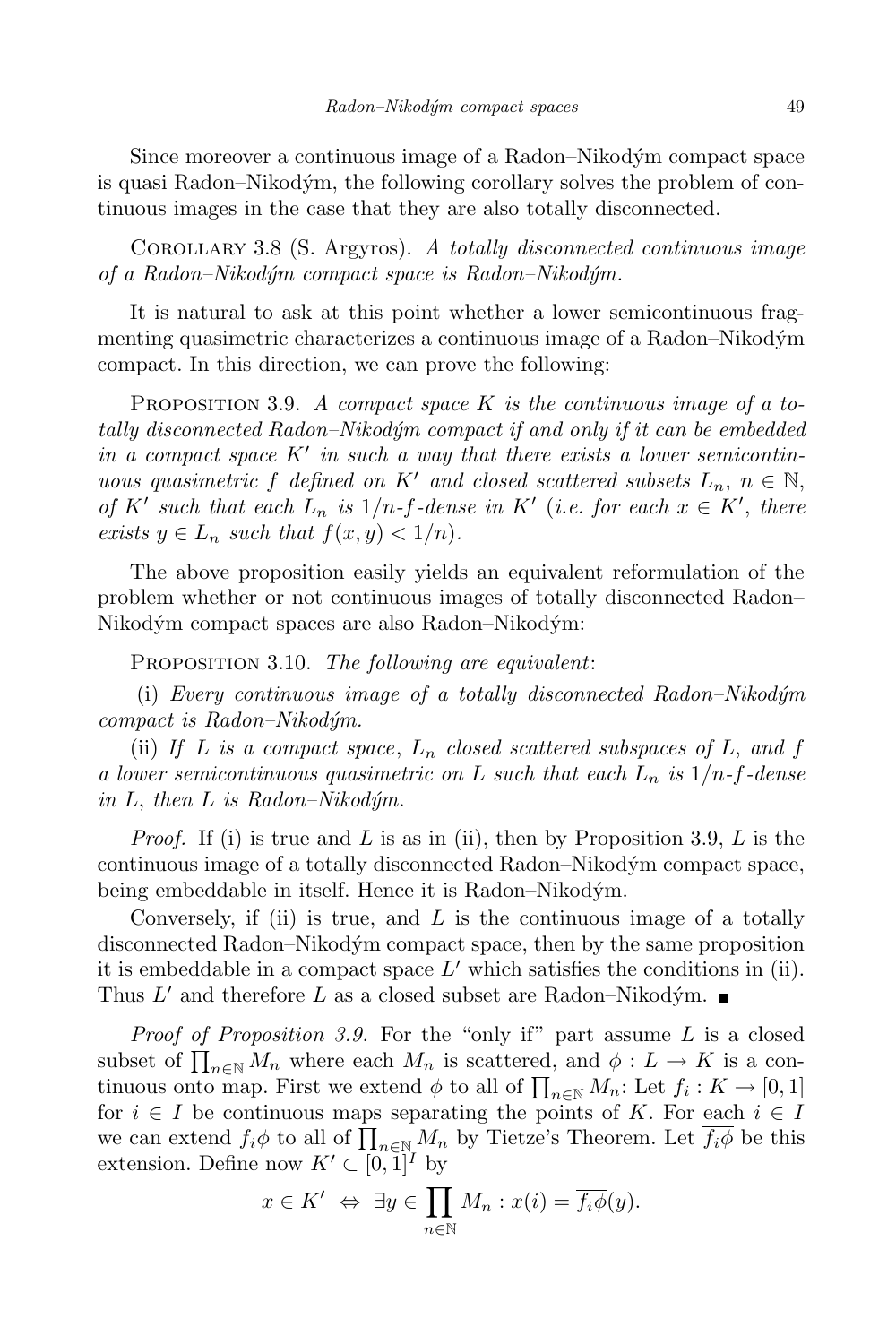It is easy to check that  $K'$  is closed,  $K \subset K'$  (as subsets of the cube  $[0,1]^I$ ) and moreover the map  $\overline{\phi}$  :  $\prod_{n \in \mathbb{N}} M_n \to K'$  defined by  $\overline{\phi}(y)(i) = \overline{f_i \phi}(y)$  is continuous and onto.

The map 
$$
d: \prod_{n \in \mathbb{N}} M_n \times \prod_{n \in \mathbb{N}} M_n \to [0, 1]
$$
 defined by  
\n
$$
\begin{aligned}\nd(x, y) \\
= \begin{cases}\n1/(\min\{n \in \mathbb{N} : x(n) \neq y(n)\} + 1) & \text{if } \min\{n \in \mathbb{N} : x(n) \neq y(n)\} < \infty, \\
0 & \text{otherwise,} \end{cases}\n\end{aligned}
$$

is easily checked to be a lower semicontinuous fragmenting metric on  $\prod_{n\in\mathbb{N}}M_n$ . Since each  $M_n$  is embeddable in the full product  $\prod_{n\in\mathbb{N}}M_n$  we can set  $L_n = \overline{\phi}(M_n)$ . Clearly each  $L_n$  is scattered as a continuous image of a scattered compact space. Thus, setting  $f(x, y) = d(\overline{\phi}^{-1}(x), \overline{\phi}^{-1}(y))$  for  $x, y \in K'$ , we find as in Proposition 3.2 that *f* is a lower semicontinuous fragmenting quasimetric, and it easily follows that each  $L_n$  is  $1/n$ -*f*-dense in  $K'$ .

For the "if" part, since it suffices to show that  $K<sup>'</sup>$  is a continuous image of a totally disconnected Radon–Nikodym´ compact space, we may assume that  $K = K'$ .

Set  $L = \prod_{n \in \mathbb{N}} L_n$  and define  $h: L \to 2^K$  by

$$
h((x_n)_{n\in\mathbb{N}})=\bigcap_{n\in\mathbb{N}}B_f(x_n,1/n).
$$

CLAIM 1. For each  $x \in L$ ,  $h(x)$  is either an empty set, or a singleton.

Assume  $y_1, y_2 \in h(x)$  with  $y_1 \neq y_2$ . Since

$$
\bigcap_{n \in \mathbb{N}} B_f(y_1, 1/n) \cap \bigcap_{n \in \mathbb{N}} B_f(y_2, 1/n) = \{y_1\} \cap \{y_2\} = \emptyset
$$

and the sets are closed by the lower semicontinuity of  $f$ , there exists an *n*<sub>0</sub> ∈ N such that  $B_f(y_1, 1/n_0) \cap B_f(y_2, 1/n_0) = \emptyset$ . Since moreover  $y_1, y_2 \in$  $B_f(\pi_{n_0}(x), 1/n_0)$  we deduce that  $\pi_{n_0}(x) \in B_f(y_1, 1/n_0) \cap B_f(y_2, 1/n_0)$ , which is a contradiction.

CLAIM 1. *The set*  $L_{\emptyset} = \{x \in L : h(x) = \emptyset\}$  *is open in L*.

Assume  $x_0 \in L$  and  $h(x_0) = \emptyset$ . Thus  $\bigcap_{n \in \mathbb{N}} B_f(\pi_n(x_0), 1/n) = \emptyset$ . Consequently, there are  $n_1, \ldots, n_k$  such that  $\bigcap_{i=1}^k B_f(\pi_{n_i}(x_0), 1/n_i) = \emptyset$ . It is easy to see, using nets, that in this case there are open sets

(1) 
$$
U_{n_i} \ni \pi_{n_i}(x_0)
$$
 with  $\bigcap_{i=1}^k B_f(y_i, 1/n_i) = \emptyset$  for every  $y_i \in U_{n_i}$ .

Set  $V_{n_i} = L_{n_i} \cap U_{n_i}$ . Thus the set  $V = \{x \in L : \pi_{n_i}(x) \in V_{n_i}, i = 1, ..., k\}$  is open in *L*. Clearly  $x_0 \in V$  by (1). Let  $x \in V$ . Since then  $\pi_{n_i}(x) \in V_{n_i} \subset U_{n_i}$ , again by (1),  $\bigcap_{i=1}^{k} B_f(\pi_{n_i}(x), 1/n_i) = \emptyset$ , and consequently  $h(x) = \emptyset$ .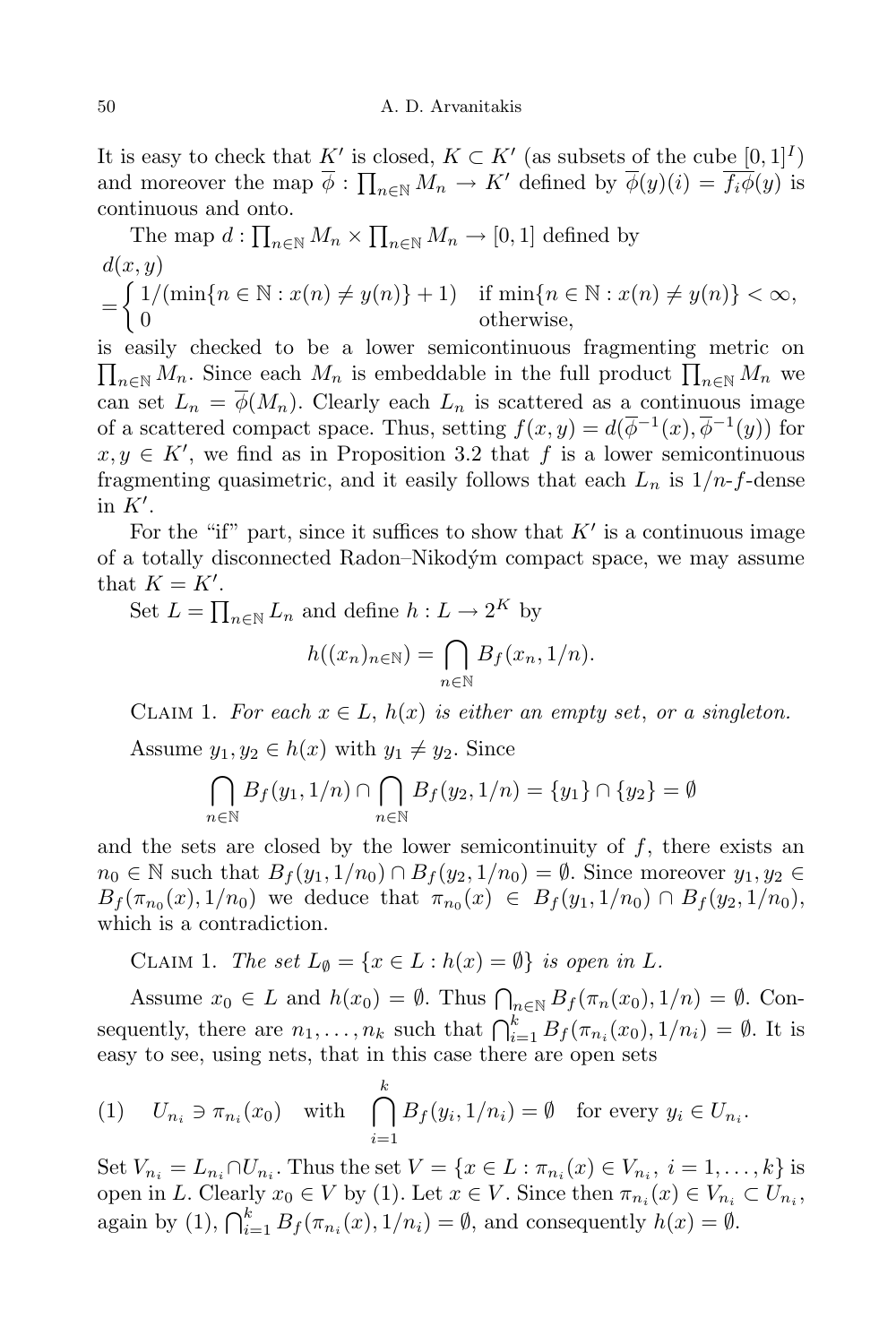The set  $L' = L \setminus L_{\emptyset}$  is a closed subset of *L* and thus a totally disconnected Radon–Nikodým compact space. Define  $\phi : L' \to K$  by  $\phi(x) \in h(x)$ . It remains to show that  $\phi$  is continuous and onto.

Assume that  $y \in K$  and find  $x_n \in L_n$  such that  $y \in B_f(x_n, 1/n)$ . Then  $y \in \bigcap_{n \in \mathbb{N}} B_f(x_n, 1/n)$ , showing that  $\phi$  is onto.

To show the continuity of  $\phi$ , let  $\emptyset \neq U$  be an open subset of *K* and  $x \in \phi^{-1}(U)$ . We will find a basic open *V* such that  $x \in V \subset \phi^{-1}(U)$ . Set  $M = K \setminus U$ . Since *M* is closed and  $\phi(x) \notin M$ , there exists  $n_1 \in \mathbb{N}$  such that  $f(\phi(x), M) > 1/n_1$ . Thus  $B_f(M, 1/n_1)$  is closed, contains *M* and does not contain  $\phi(x)$ . Set

(2) 
$$
V' = K \setminus B_f(M, 1/n_1).
$$

Since  $\bigcap_{n\in\mathbb{N}} B_f(\phi(x), 1/n) = \{\phi(x)\}\subset V'$ , there exists  $n_2 \geq n_1$  such that (3)  $B_f(\phi(x), 1/n_2) \subset V'.$ 

Set  $V = \{y \in L : \pi_{n_2}(y) \in L_{n_2} \cap V'\}$ . To see that  $x \in V$ , observe that  $\{\phi(x)\} = \bigcap_{n \in \mathbb{N}} B_f(\pi_n(x), 1/n),$  thus  $\pi_{n_2}(x) \in V' \cap L_{n_2}$  by (3). By the definition of  $V, x \in V$ .

It remains to show that  $\phi(V) \subset U$ . Let  $y \in V$ . Thus  $\pi_{n_2}(y) \in V'$ . According to (2),  $f(\pi_{n_2}(y), M) > 1/n_1 \ge 1/n_2$ . Thus  $B_f(\pi_{n_2}(y), 1/n_2) \cap M = \emptyset$ , and since  $\phi(y) \in B_f(\pi_{n_2}(y), 1/n_2)$ , it follows that  $\phi(y) \notin M$ . Since now  $M = K \setminus U$ , it follows that  $\phi(y) \in U$ , which is what we needed to prove.

**4. Quasi Radon–Nikodym´ and Corson compact spaces.** In this section we shall prove the following:

Theorem 4.1. *Let K be a quasi Radon–Nikod´ym compact space. If K is Corson compact*, *then it is already Eberlein.*

Corollary 4.2 (J. Orihuela, W. Schachermayer, M. Valdivia, C. Stegall). *A Radon–Nikod´ym Corson compact space is Eberlein.*

Corollary 4.3 (C. Stegall). *A continuous image of a Radon–Nikod´ym compact space is Eberlein provided that it is Corson.*

Before passing to the proof of Theorem 4.1, we need first to define "derivative" sets in a quasi Radon–Nikodym´ compact space:

REMARK 4.1. Let K be a quasi Radon–Nikodým compact space, and  $f: K \times K \to [0, 1]$  a lower semicontinuous fragmenting quasimetric on K. For *M* a closed subset of *K* and  $n \in \mathbb{N}$ , we define  $\alpha_n(M)$  to be an ordinal number and  $\beta_n(M)$  to be a closed subset of M such that:

1. If  $M_2 \supset M_1$  then  $\alpha_n(M_2) \ge \alpha_n(M_1)$ . If moreover  $\alpha_n(M_2) = \alpha_n(M_1)$ then  $\beta_n(M_2) \supset \beta_n(M_1)$ .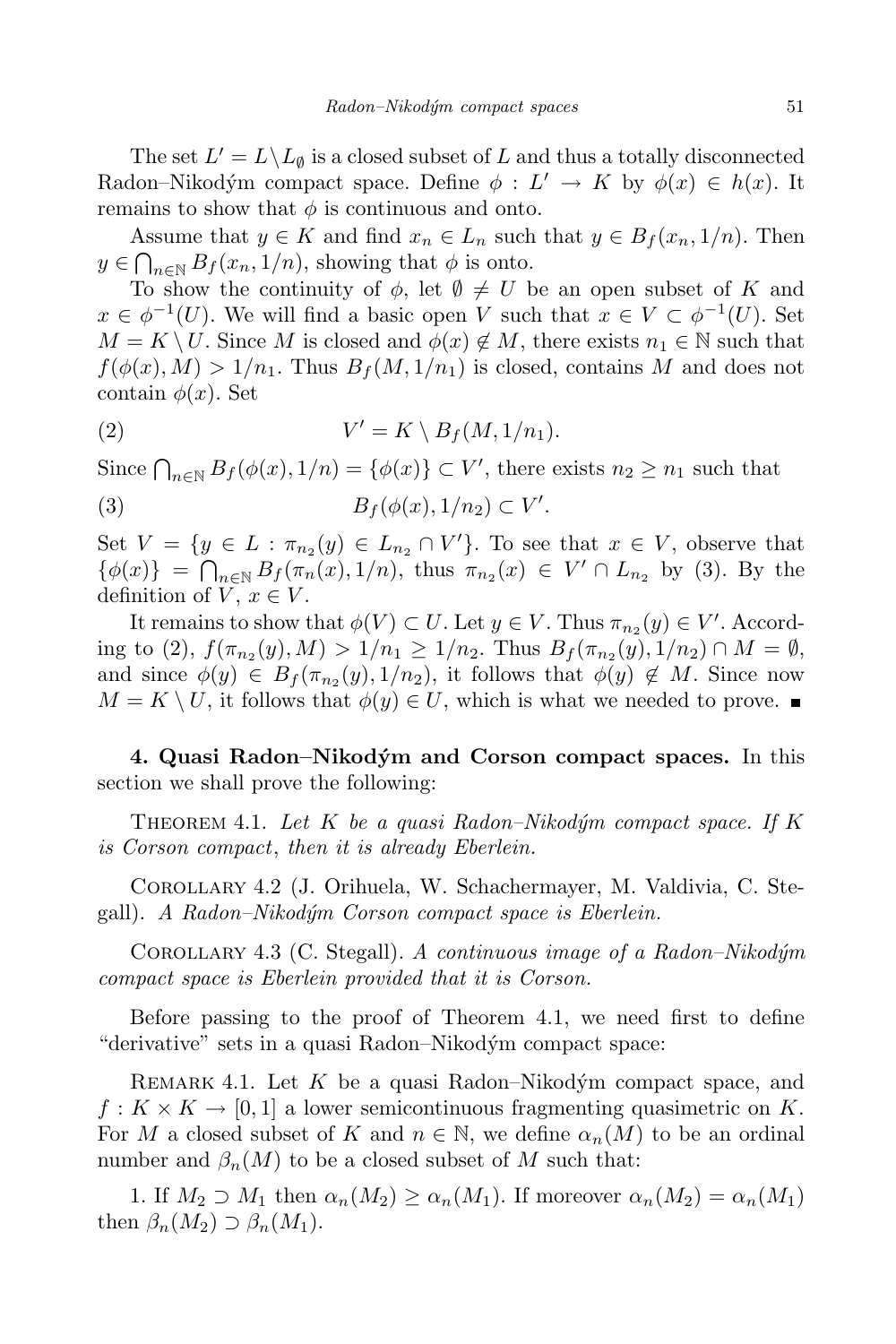2.  $\beta_n(M)$  is covered by finitely many relatively open sets of *f*-diameter less than 1*/n*.

First we define the set  $M^{(\alpha,n)}$  for a given ordinal  $\alpha$  by induction:

- $M^{(0,n)} = M$ .
- *•* If *α* is a successor ordinal, then

$$
M^{(\alpha,n)} = M^{(\alpha-1,n)} \setminus \bigcup \{ U \subset M^{(\alpha-1,n)} : U \text{ is relatively open} \text{ and } f\text{-diam}(U) < 1/n \}.
$$

• If  $\alpha$  is a limit ordinal, then  $M^{(\alpha,n)} = \bigcap_{\beta < \alpha} M^{(\beta,n)}$ .

Since every closed subset of *K* has a relatively open subset of *f*-diameter less than  $1/n$ , it follows that we can define the ordinal

$$
\gamma_0 = \min\{\gamma : \gamma \text{ ordinal and } M^{(\gamma, n)} = \emptyset\}.
$$

It is not the case that  $\gamma_0$  could be a limit ordinal, since then  $\emptyset = M(\gamma_0, n) =$ <br> $\bigcap_{\gamma < \gamma_0} M^{(\gamma, n)}$  and each  $M^{(\gamma, n)}$  is closed and non-empty, which is a contradiction. Thus  $\gamma_0$  is a successor ordinal and consequently

$$
M^{(\gamma_0-1,n)} \setminus \bigcup \{ U \subset M^{(\gamma_0,n)} : U \text{ relatively open} \text{ and } f\text{-diam}(U) < 1/n \} = \emptyset.
$$

Thus there exists a finite subcover of  $M^{(\gamma_0,n)}$  by relatively open sets of *f*-diameter less than 1*/n*. We set

$$
\alpha_n(M) = \gamma_0 - 1
$$
 and  $\beta_n(M) = M^{(\alpha_n(M),n)}$ .

It remains to show the first statement: Observe that for any ordinal  $\alpha$ ,  $M_2^{(\alpha,n)} \supset M_1^{(\alpha,n)}$  $M_1^{(\alpha,n)}$ . Thus  $M_2^{(\alpha_n(M_1),n)} \supset M_1^{(\alpha_n(M_1),n)} \neq \emptyset$ . Consequently,  $\alpha_n(M_2) \geq \alpha_n(M_1)$ . If  $\alpha_n(M_2) = \alpha_n(M_1)$ , then  $\beta_n(M_2) = M_2^{(\alpha_n(M_2), n)} \supset$  $M_1^{(\alpha_n(M_1),n)} = \beta_n(M_1).$ 

REMARK 4.2. Let  ${M_k}_{k\in\mathbb{N}}$  be a sequence of closed subsets of *K* such that  $\bigcap_{k \in \mathbb{N}} M_k \neq \emptyset$ . Then there exists  $m \in \mathbb{N}$  such that  $\beta_n(M_1 \cap \ldots \cap M_m) \cap$  $M_k \neq \emptyset$  for all  $k \geq m$ .

For  $m \in \mathbb{N}$ , set  $C_m = \bigcap_{r=1}^m M_r$ . Since  $\{C_m\}_{m \in \mathbb{N}}$  is a decreasing sequence of closed subsets, by Remark 4.1,  $(\alpha_n(C_m))_{m\in\mathbb{N}}$  is a decreasing sequence of ordinals. Hence, there exists  $m \in \mathbb{N}$  such that  $\alpha_n(C_k) = \alpha_n(C_m)$  for all  $k \geq m$ . Then

$$
\beta_n(C_m) \cap M_k = C_m^{(\alpha_n(C_m), n)} \cap M_k
$$
  

$$
\supset (C_m \cap M_k)^{(\alpha_n(C_m), n)} \supset C_k^{(\alpha_n(C_k), n)} \neq \emptyset.
$$

Before passing to the next lemma, let us recall some definitions: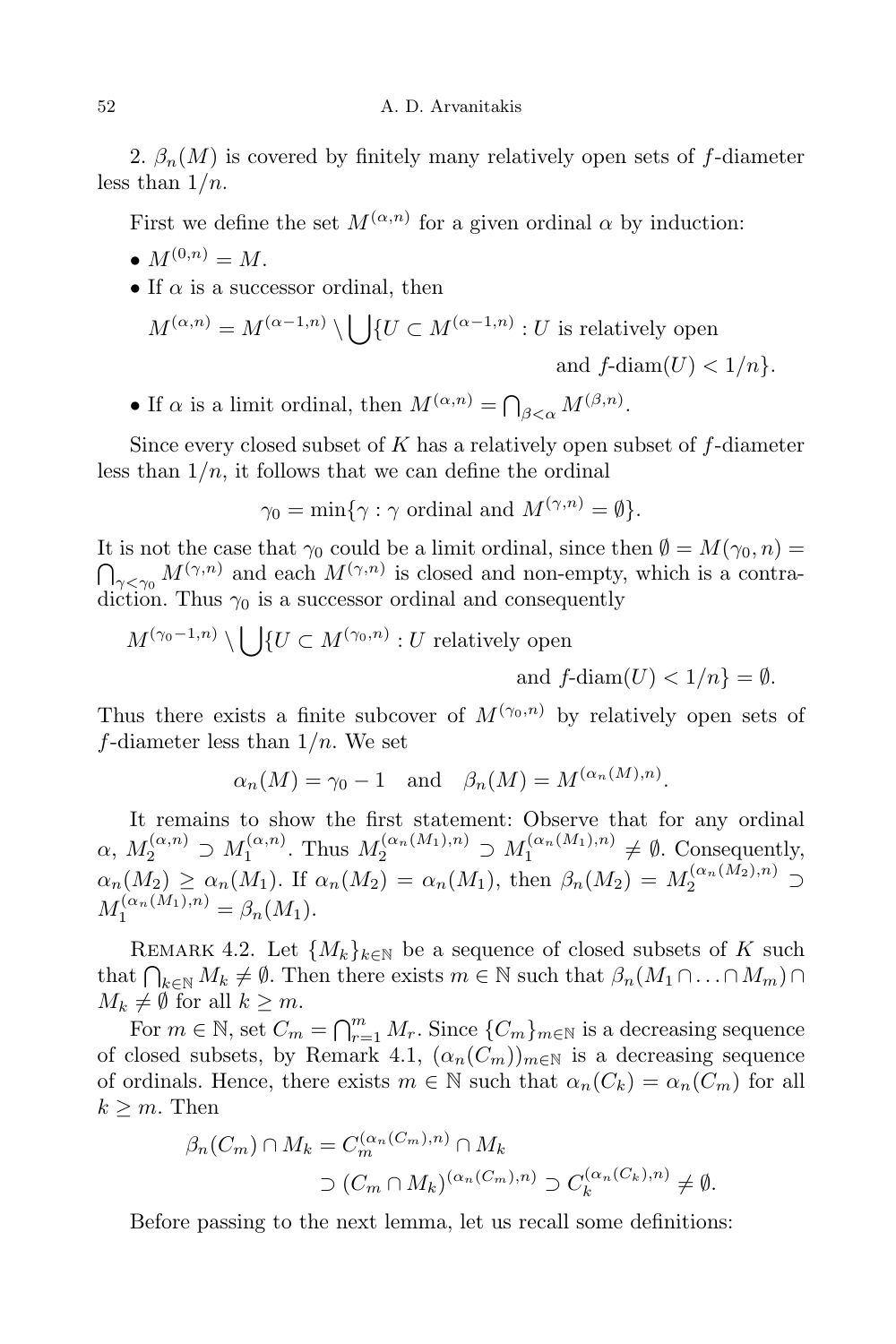A family *U* of subsets of a topological space *K* is called *point countable*  $(\text{resp. } point \text{ finite})$  if for every  $x \in K$  the set  $\{U \in \mathcal{U} : x \in U\}$  is countable (resp. finite).

 $U$  is called  $\sigma$ -*point* finite if it can be decomposed into countably many point finite subfamilies.

Also, it is called *weakly separating* if for every  $x, y \in K$  with  $x \neq y$  there exists  $U \in \mathcal{U}$  such that  $\{x, y\} \cap U$  is a singleton.

H. Rosenthal, using the characterization of D. Amir and J. Lindenstrauss for Eberlein compact spaces mentioned in the Introduction, has proved in [13] the following characterization:

Theorem 4.4 (Rosenthal's characterization). *A compact space K is Eberlein compact if and only if it admits a σ-point finite weakly separating family of open*  $F_{\sigma}$  *sets.* 

For convenience we use the following notation: A family  $\{U^{\gamma} : \gamma \in \Gamma\}$  of sets over a set *Γ* is also denoted by  $\mathcal{U}^{(\Gamma)}$ .

The following lemma gives a hint on how we are planning to prove that a Corson quasi Radon–Nikodym´ compact is Eberlein:

Lemma 4.5. *Assume that K is a quasi Radon–Nikod´ym compact*, *f a lower semicontinuous fragmenting quasimetric on K*, and  $\mathcal{F}_0^{(\Gamma)} = \{F_0^{\gamma} : \gamma \in \Gamma\}$ and  $\mathcal{F}_1^{(\Gamma)} = \{F_1^{\gamma} : \gamma \in \Gamma\}$  two families of closed sets of K such that for each *γ ∈ Γ*,

(4) 
$$
f(F_0^{\gamma}, F_1^{\gamma}) > 1/n
$$
.

*If* the family  $\{K \setminus F_0^{\gamma} : \gamma \in \Gamma\}$  *is point countable, then the family*  $\mathcal{F}_1^{(\Gamma)}$  $\frac{1}{1}$  *is σ-point finite.*

Note that condition (4) implies that  $F_1^{\gamma} \subset K \setminus F_0^{\gamma}$ .

*Proof.* We shall use induction on *|Γ|*, the cardinality of *Γ*.

For *Γ* countable we have nothing to prove. Let  $| \Gamma | > \aleph_0$  and assume that the statement holds for all cardinals less than  $| \Gamma |$ . Let  $\Gamma = \{ \gamma_\alpha : \alpha < |\Gamma| \}$ be an enumeration of *Γ*. For every  $\alpha < |\Gamma|$  we define a set  $\Gamma_{\alpha} \subset \Gamma$  such that  $\bigcup_{\alpha < |I|} \Gamma_{\alpha} = \Gamma$  and  $|\Gamma_{\alpha}| < |I|$ , as follows:

• For a successor ordinal,

$$
\Gamma_{\alpha} = \{ \gamma_{\beta} : \beta \leq \alpha \}
$$
  

$$
\cup \{ \gamma \in \Gamma : \exists \gamma_1, \dots, \gamma_k \in \Gamma_{\alpha-1} : \beta_n(F_1^{\gamma_1} \cap \dots \cap F_1^{\gamma_k}) \cap F_1^{\gamma} \neq \emptyset \}.
$$

• For a limit ordinal,  $\Gamma_{\alpha} = \bigcup_{\beta < \alpha} \Gamma_{\beta}$ .

Clearly  $\Gamma = \bigcup_{\alpha < |I|} \Gamma_{\alpha}$ . We shall show that  $|\Gamma_{\alpha}| \leq \aleph_0 |\alpha|$ . This obviously holds for  $\alpha = 1$ . It also holds if  $\alpha$  is a limit ordinal, since  $| \Gamma_{\beta} | \leq \aleph_0 |\beta| \leq \aleph_0 |\alpha|$ for all  $\beta < \alpha$ .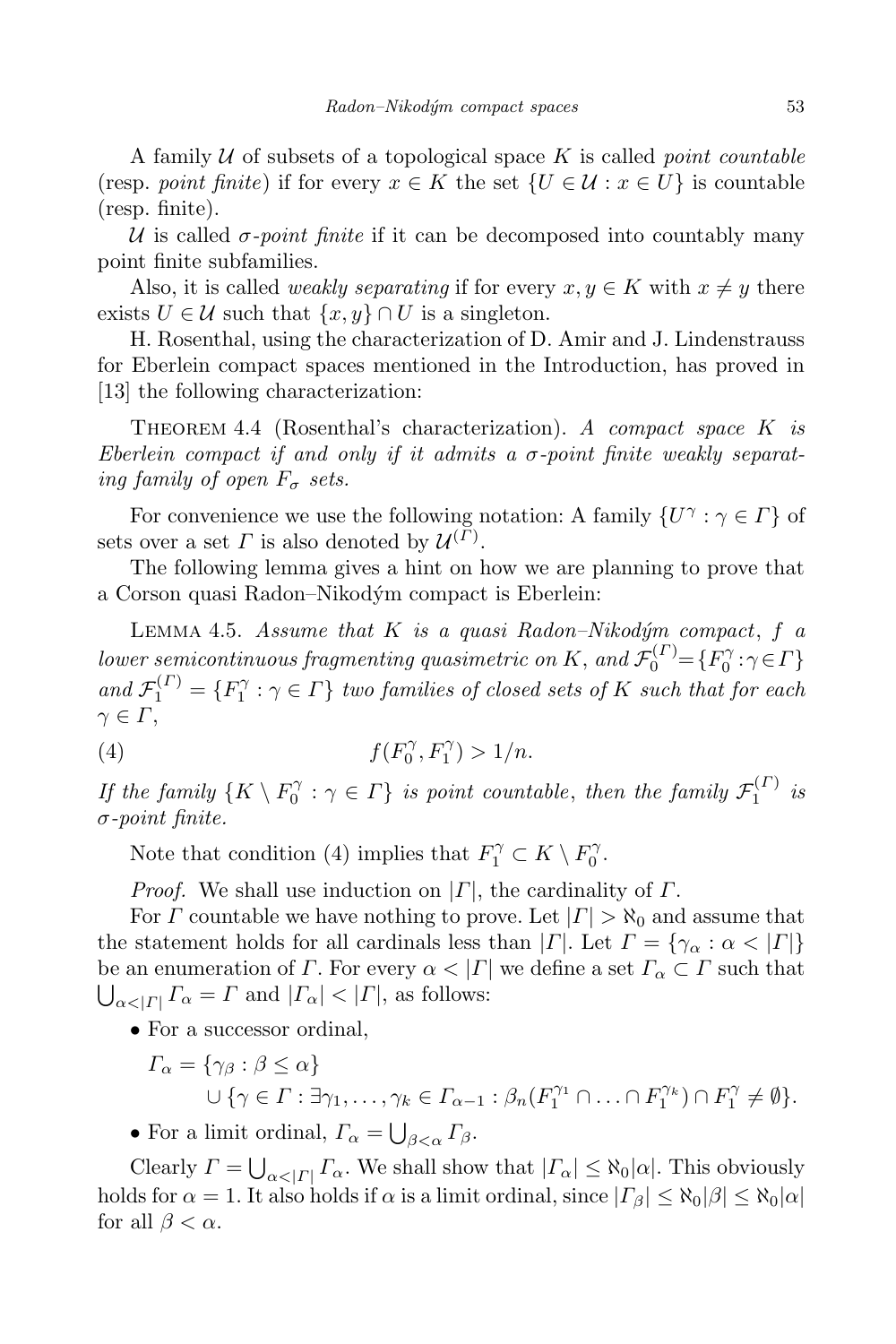Assume that  $\alpha$  is a successor ordinal and  $|\Gamma_{\alpha-1}| \leq \aleph_0 |\alpha-1|$ . Since the finite subsets of  $\Gamma_{\alpha-1}$  are at most  $\aleph_0|\alpha-1|$  many, it suffices to show that to each of them (say  $\{\gamma_1, \ldots, \gamma_k\}$ ), there correspond countably many  $\gamma \in \Gamma$ such that

(5) 
$$
\beta_n(F_1^{\gamma_1} \cap \ldots \cap F_1^{\gamma_k}) \cap F_1^{\gamma} \neq \emptyset.
$$

By Remark 4.1,  $\beta_n(F_1^{\gamma_1} \cap ... \cap F_1^{\gamma_k}) = \bigcup_{r=1}^m G_r$  with f-diam $(G_r) < 1/n$ . Assuming that (5) holds for uncountably many  $\gamma \in \Gamma$ , there must be an  $r \leq m$  such that  $G_r \cap F_1^{\gamma} \neq \emptyset$  also holds for uncountably many  $\gamma \in \Gamma$ . Since *f*-diam $(G_r)$   $< 1/n$  and  $\tilde{f}(F_1^{\gamma}, F_0^{\gamma}) > 1/n$ , for all those  $\gamma$ 's it must be the case that  $G_r \subset K \setminus F_0^{\gamma}$ , which contradicts the assumption that  $\{K \setminus F_0^{\gamma} : \gamma \in \Gamma\}$ is a point countable family.

Set now  $\Delta_{\alpha} = \Gamma_{\alpha+1} \setminus \Gamma_{\alpha}$ . Since  $|\Delta_{\alpha}| < |\Gamma|$ , by the inductive hypothesis there must exist  $\Delta^n_\alpha$  for  $n \in \mathbb{N}$  such that  $\bigcup_{n \in \mathbb{N}} \Delta^n_\alpha = \Delta_\alpha$  and the family *F*  $\bigcup_{\alpha \leq |I|} \Delta^n$  is point finite. Set also  $E_n = \bigcup_{\alpha \leq |I|} \Delta^n_\alpha$ . Apparently  $\Gamma = \bigcup_{n \in \mathbb{N}} E_n$ . It suffices to show that each  $\mathcal{F}_1^{(E_n)}$  is point finite. Since  $\mathcal{F}_1^{(\Delta^n_{\alpha})}$  is point finite, we just have to show that if  $\gamma_i \in \Delta_{\alpha_i}$  with  $\alpha_1 < \alpha_2 < \dots$ , then  $\bigcap_{k \in \mathbb{N}} F_1^{\gamma_k} = \emptyset$ . Assume not. By Remark 4.2 there exists  $m \in \mathbb{N}$  such that  $\beta_n(F_1^{\gamma_1} \cap \ldots \cap F_1^{\gamma_m}) \cap F_1^{\gamma_k} \neq \emptyset$  for all  $k \geq m$ . Since  $F_1^{\gamma_i} \in \mathcal{F}_1^{(\Delta_{\alpha_i})}$  $\int_1^{\infty}$  and  $\Delta_{\alpha_i} = \Gamma_{\alpha_i+1} \setminus \Gamma_{\alpha_i} \subset \Gamma_{\alpha_i+1} \subset \Gamma_{\alpha_m+1}$  we deduce by the definition of  $\Gamma_k$  that  $\gamma_k \in \Gamma_{\alpha_m+2}$  for all  $k > m$  and thus  $\gamma_k \in \Delta_{\alpha_m+1}$  for all  $k > m$ , which is a contradiction.

The following lemma generalizes Lemma 4.5.

Lemma 4.6. *Assume that K is a quasi Radon–Nikod´ym compact space*, and  $\mathcal{F}_0^{(\Gamma)} = \{F_0^{\gamma} : \gamma \in \Gamma\}$  and  $\mathcal{F}_1^{(\Gamma)} = \{F_1^{\gamma} : \gamma \in \Gamma\}$  are two families of *closed subsets of K such that*  $F_0^{\gamma} \cap F_1^{\gamma} = \emptyset$  *for each*  $\gamma \in \Gamma$ *. If the family*  $\{K \setminus F_0^{\gamma} : \gamma \in \Gamma\}$  *is point countable, then the family*  $\mathcal{F}_1^{(\Gamma)}$  $\int_1^{(1)}$  *is*  $\sigma$ -point finite.

*Proof.* This is immediate, since by Lemma 3.1 we can decompose  $\Gamma = \bigcup_{n \in \mathbb{N}} \Gamma_n$  in such a way that  $f(F_0^{\gamma}, F_1^{\gamma}) > 1/n$  for each  $\gamma \in \Gamma_n$  (where f is the lower semicontinuous fragmenting quasimetric on  $K$ ).

*Proof of Theorem 4.1.* Let  $f_{\delta}: K \to [0,1]$  for  $\delta \in \Delta$  be continuous functions separating the points of *K*, such that for every  $x \in K$  the set  $\{\delta \in \Delta : f_{\delta}(x) \neq 0\}$  is countable. Let  $\mathbb{Q} \cap (0,1] = \{q_n : n \in \mathbb{N}\}\$ and set  $\Gamma = \Delta \times \mathbb{N}$ . Set also, for  $\gamma = (\delta, n) \in \Gamma$ ,

$$
U_1^{\gamma} = f_{\delta}^{-1}((q_n, 1]), \quad F_0^{\gamma} = f_{\delta}^{-1}(0), \quad F_1^{\gamma} = f_{\delta}^{-1}([q_n, 1]).
$$

Since  $\{K \setminus F_0^\gamma : \gamma \in \Gamma\}$  is point countable and  $F_0^\gamma \cap F_1^\gamma = \emptyset$  for each  $\gamma \in \Gamma$ , it follows by Lemma 4.6 that  $\mathcal{F}_1^{(\Gamma)}$  $U_1^{(r)}$  is  $\sigma$ -point finite. Since moreover  $U_1^{\gamma} \subset F_1^{\gamma}$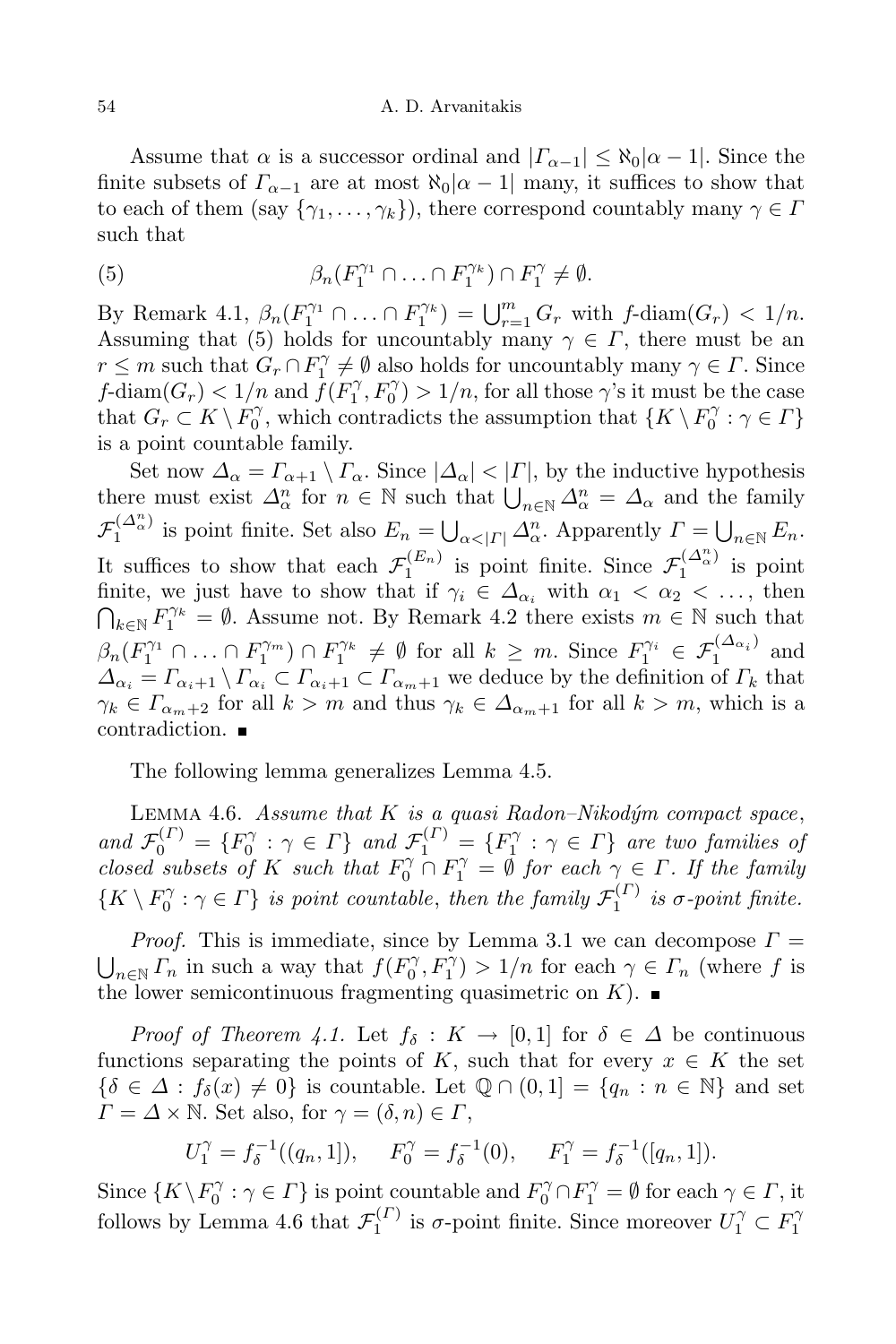for each  $\gamma \in \Gamma$ ,  $\mathcal{U}_1^{(\Gamma)}$  $i_1^{(1)}$  is also  $\sigma$ -point finite and it is easy to check that it is moreover a weakly separating family consisting of open  $F_{\sigma}$  sets.

By Rosenthal's characterization 4.4, the proof is complete.  $\blacksquare$ 

**5.** Quasi Radon–Nikodým spaces embeddable in  $P(S)$  for scat**tered** *S***.** In what follows we shall denote by  $P(K)$  the space of regular Borel probability measures on  $K$ , endowed with the weak\* topology.

We introduce a new class of compact spaces, the so-called *almost totally disconnected* spaces, which are a natural generalization of both totally disconnected and Corson spaces.

DEFINITION 5.1. A compact space *K* is called *almost totally disconnected* if it can be embedded in the cube  $[0,1]^T$  in such a way that for each  $x \in K$ , the set  $\{\gamma \in \Gamma : 0 < x(\gamma) < 1\}$  is countable.

Almost totally disconnected spaces are a strict generalization of totally disconnected and Corson spaces. Let us indicate an example that illustrates this:

The *extended long line L* (see also [9]) is obtained from the ordinal space  $[0, \omega_1]$  by inserting a copy of the interval  $(0, 1)$  between  $\alpha$  and  $\alpha + 1$  for each ordinal  $\alpha$  less than  $\omega_1$ .

For each  $\alpha < \omega_1$  consider the map  $f_\alpha : L \to [0,1]$  which is constantly 1 for  $x \ge \alpha + 1$ , constantly 0 for  $x \le \alpha$  and linear between  $\alpha$  and  $\alpha + 1$ . It is easy to see that  ${f_\alpha : \alpha < \omega_1}$  separates the points of *L* and moreover for each  $x \in L$  the cardinality of the set  $\{\alpha < \omega_1 : 0 < f_\alpha(x) < 1\}$  is at most one. Thus  $L$  is almost totally disconnected. (In  $[9]$  it is proved that it is also Radon–Nikodým.) Clearly  $L$  is not totally disconnected, and an application of the Pressing Down Lemma shows that it is not Corson.

We are going to prove the following:

Theorem 5.1. *An almost totally disconnected quasi Radon–Nikod´ym compact can be embedded in*  $P(S)$  *for some scattered compact S.* 

Since by [9, Theorem 2.5] for any Radon–Nikodým compact space  $K$ ,  $P(K)$  is also Radon–Nikodým, we derive

Corollary 5.2. *An almost totally disconnected compact space is Radon–Nikod´ym if and only if it is quasi Radon–Nikod´ym.*

Since continuous images of Radon–Nikodým compact spaces are quasi Radon–Nikodým, we obtain

Corollary 5.3. *If a continuous image of a Radon–Nikod´ym compact is almost totally disconnected*, *then it is Radon–Nikod´ym.*

In order to prove Theorem 5.1, we need first some technical lemmas: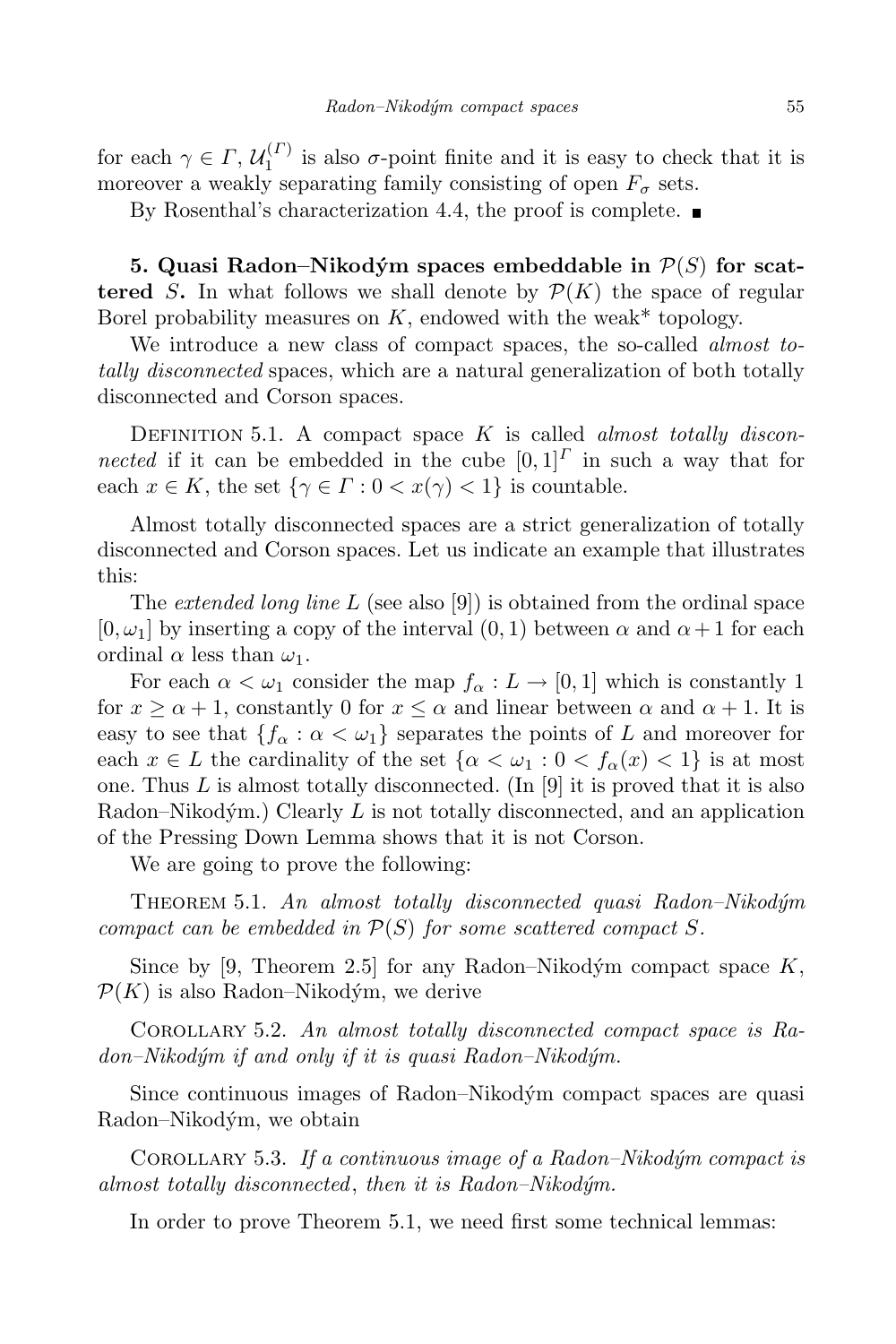#### 56 A. D. Arvanitakis

LEMMA 5.4. *Let*  $\mathcal{F}_i^{(\Gamma)}$  $\mathcal{K}_i^{(\Gamma)}$  and  $\mathcal{K}_i^{(\Gamma)}$  $i_i^{(1)}$  *for*  $i = 0, 1$  *be four families of closed subsets of a quasi Radon–Nikod´ym compact space K*, *over a countable set Γ.* Let  $f: K \times K \to [0,1]$  be a *lower* semicontinuous fragmenting quasimetric *for K. Assume that there exists*  $m_0 \in \mathbb{N}$  *such that for all*  $\gamma \in \Gamma$ ,

 $f(K \setminus (F_0^{\gamma} \cap F_1^{\gamma}), K_0^{\gamma} \cap K_1^{\gamma}) > 1/m_0, \quad f(\overline{K \setminus K_0^{\gamma}}, \overline{K \setminus K_1^{\gamma}}) > 1/m_0,$ *and the family*  $\mathcal{N}^{(\Gamma)} = \{ N^{\gamma} = F_0^{\gamma} \cap F_1^{\gamma} : \gamma \in \Gamma \}$  *is point finite. Set* 

$$
L = \Big\{ x \in \{0,1\}^{\Gamma} : \bigcap_{\gamma \in \Gamma} K_{x(\gamma)}^{\gamma} \neq \emptyset \Big\}.
$$

*Then L is metrizable scattered*, *and therefore countable.*

*Proof.* It is easy to see that *L* is a closed subset of  $\{0,1\}^{\Gamma}$ . It suffices to prove that if  $M \subset L$  is closed, then there exists an open subset *V* of L such that  $V \cap M$  is non-empty and finite. For every  $x \in M$  and every finite *A*  $\subset$  *Γ* consider the ordinal number  $\alpha(x, A) = \alpha_{m_0} (\bigcap_{\gamma \in A} K_\chi^\gamma)$  $\binom{\gamma}{x(\gamma)}$  where  $\alpha_{m_0}$ is the map of Remark 4.1. Let

$$
\alpha_0 = \alpha(x_0, A_0) = \min\{\alpha(x, A) : x \in M \text{ and } A \subset \Gamma \text{ finite}\}
$$

and set  $V = \{x \in L : x(\gamma) = x_0(\gamma) \text{ for all } \gamma \in A_0\}.$ 

Clearly  $V \cap M \neq \emptyset$ . Set  $F = \beta_{m_0}(\bigcap_{\gamma \in A_0} K_\chi^\gamma)$  $(\gamma_{x_0(\gamma)}), \ \beta_{m_0}$  being the map of Remark 4.1. Let also  $F = \bigcup_{r=1}^{\lambda} G_r$  with  $f$ -diam $(G_r) < 1/m_0$ .

CLAIM 3. For every  $x \in V \cap M$  and for every finite  $B \supset A_0$ ,

(6) 
$$
F \cap \bigcap_{\gamma \in B} K_{x(\gamma)}^{\gamma} \neq \emptyset.
$$

Since  $B \supset A_0$ , we have  $\bigcap_{\gamma \in B} K_{x(\gamma)}^{\gamma} \subset \bigcap_{\gamma \in A_0} K_{x(\gamma)}^{\gamma} = \bigcap_{\gamma \in A_0} K_{x}^{\gamma}$ *x*0(*γ*) . Thus  $\cap$ *γ*  $\setminus$  $\cap$ *γ*  $\setminus$ 

$$
\alpha_{m_0}\Big(\bigcap_{\gamma\in B}K_{x(\gamma)}^{\gamma}\Big)\leq \alpha_{m_0}\Big(\bigcap_{\gamma\in A_0}K_{x_0(\gamma)}^{\gamma}\Big),
$$

that is,

 $\alpha(x, B) \leq \alpha(x_0, A_0) = \alpha_0$ .

By the choice of  $\alpha_0$  we have  $\alpha(x, B) = \alpha_0$  and consequently

$$
\beta_{m_0}\Big(\bigcap_{\gamma\in B}K_{x(\gamma)}^{\gamma}\Big)\subset \beta_{m_0}\Big(\bigcap_{\gamma\in A_0}K_{x_0(\gamma)}^{\gamma}\Big)=F.
$$

Using (6) and the compactness of the sets involved in the intersection, we infer that  $F \cap \bigcap_{\gamma \in \Gamma} K_x^{\gamma}$  $\chi^{\gamma}_{x(\gamma)} \neq \emptyset$  for every  $x \in V \cap M$ . Assume now that *V* ∩ *M* is infinite. Since *F* is a finite union of  $G_r$ 's, there must exist  $r_0$  such that the set

$$
M_{r_0} = \left\{ x \in V \cap M : G_{r_0} \cap \bigcap_{\gamma \in \Gamma} K_{x(\gamma)}^{\gamma} \neq \emptyset \right\}
$$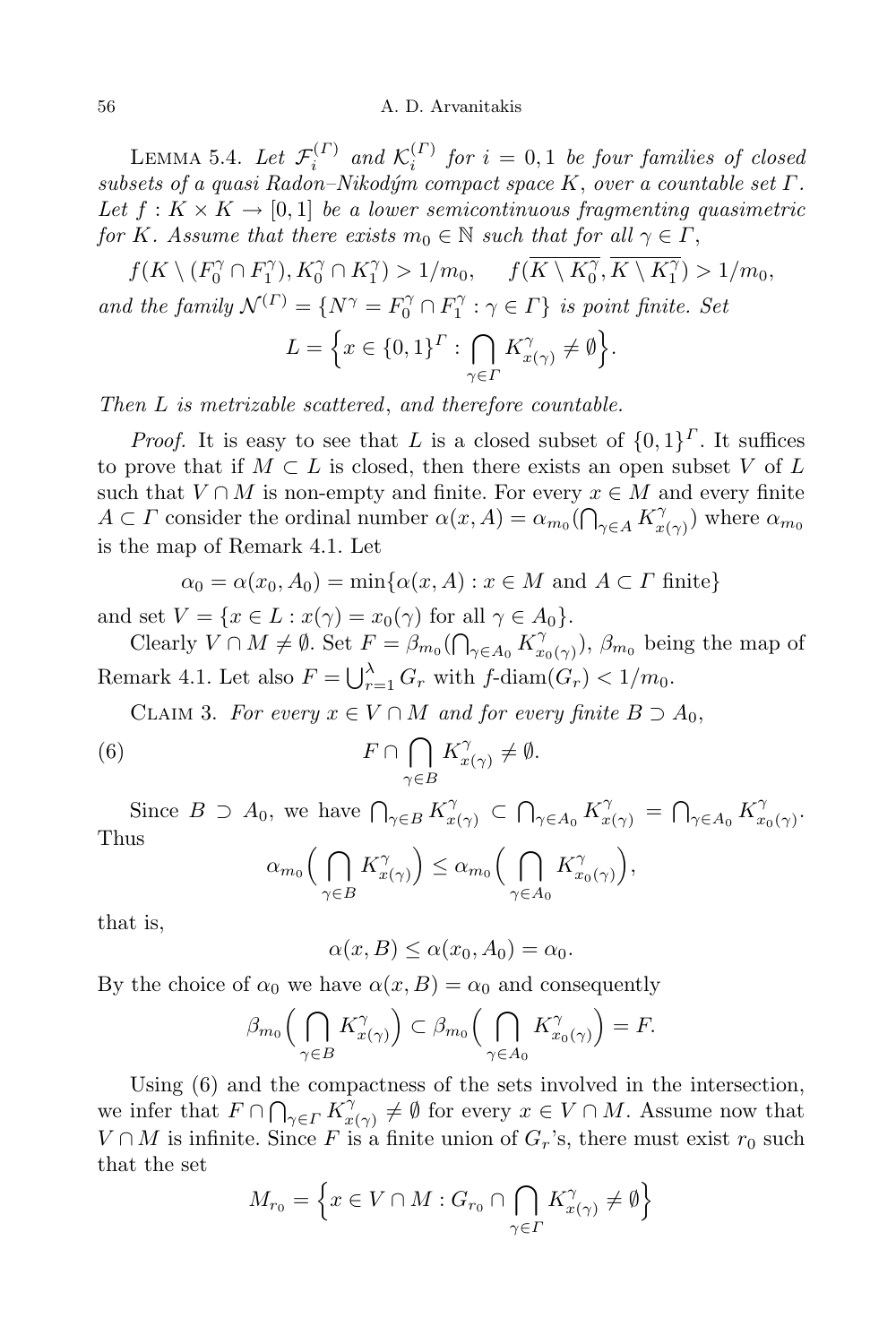is also infinite. Since the family  $\mathcal{N}^{(\Gamma)}$  is point finite, there must exist a finite subset  $B_0$  of  $\Gamma$  such that  $G_{r_0} \not\subset F_0^{\gamma} \cap F_1^{\gamma}$  for all  $\gamma \in \Gamma \setminus B_0$ . For each such  $\gamma \in \Gamma \setminus B_0$ ,

$$
G_{r_0}\cap K_0^\gamma\cap K_1^\gamma=\emptyset
$$

since  $f$ - $\underline{\text{diam}(G_{r_0})} < 1/m_0$  and  $f(K \setminus (F_0^{\gamma} \cap F_1^{\gamma}), K_0^{\gamma} \cap K_1^{\gamma}) > 1/m_0$ . Also, since  $f(\overline{K \setminus K_0^{\gamma}}, \overline{K \setminus K_1^{\gamma}}) > 1/m_0$  we find that

$$
G_{r_0} \cap K_0^{\gamma} = \emptyset \quad \text{or} \quad G_{r_0} \cap K_1^{\gamma} = \emptyset.
$$

Hence for each  $\gamma \in \Gamma \setminus B_0$ , we can define  $y_0(\gamma) \in \{0,1\}$  such that  $G_{r_0} \cap$  $K_{y_0(\gamma)}^{\gamma} = \emptyset$ . Thus  $x(\gamma) \neq y_0(\gamma)$  for each  $x \in M_{r_0}$  and each  $\gamma \in \Gamma \setminus B_0$ . Since  $B_0$  is a finite set we have arrived at a contradiction assuming that  $M_{r_0}$  is infinite.  $\blacksquare$ 

LEMMA 5.5. *Assume K is a Hausdorff compact space and*  $\mathcal{K}_{\varepsilon}^{(\Gamma)} = \{K_{\varepsilon}^{\gamma} : \mathcal{K}_{\varepsilon}^{(\Gamma)}\}$  $\gamma \in \Gamma$ *for*  $\varepsilon = 0, 1$  *are two families of closed subsets of K such that for* each  $\gamma \in \Gamma$ ,  $(K_0^{\gamma})^{\circ} \cup (K_1^{\gamma})^{\circ} = K$ , and for each  $x \in \{0,1\}^{\Gamma}$ , the cardinality *of the set*  $\bigcap_{\gamma \in \Gamma} K_x^{\gamma}$ *x*<sub>*x*</sub> *(γ is at most* 1*. Let*  $L = \{x \in \{0,1\}^{\Gamma} : \bigcap_{\gamma \in \Gamma} K_x^{\gamma}$  $\int_{x(\gamma)}^{\gamma} \neq \emptyset$ . *Then L is a closed subspace of*  $\{0,1\}^{\Gamma}$  *and there exists an embedding of K into*  $P(L)$ *.* 

For a more detailed proof than the one presented here, we refer to [5].

*Proof.* It is easy to see that *L* is indeed a closed subspace of  $\{0, 1\}^{\Gamma}$ .

Using Urysohn's Lemma we define for each  $\gamma \in \Gamma$  a continuous map  $f_{\gamma}: K \to [0, 1]$  such that  $f_{\gamma}|K \setminus (K_0^{\gamma})^{\circ} = 1$  and  $f_{\gamma}|K \setminus (K_1^{\gamma})^{\circ} = 0$ . For each  $k \in K$  and  $\gamma \in \Gamma$  we can define a probability measure  $p_{\gamma}(k)$  on  $\{0,1\}$  with  $p_{\gamma}(k)(\{1\}) = f_{\gamma}(k)$  and  $p_{\gamma}(k)(\{0\}) = 1 - f_{\gamma}(k)$ . Next we define the map

$$
u: K \ni k \mapsto \bigotimes_{\gamma \in \Gamma} p_{\gamma}(k) \in \mathcal{P}(\{0,1\}^{\Gamma})
$$

where  $\bigotimes_{\gamma \in \Gamma} p_{\gamma}(k)$  denotes the product measure of  $p_{\gamma}(k)$ . It can be checked that indeed  $u(K) \subset \mathcal{P}(L)$  and since for each  $x \in \{0,1\}^{\Gamma}, \bigcap_{\gamma \in \Gamma} K_{x}^{\gamma}$  $\int_{x(\gamma)}^{\gamma}$  is at most a singleton, *u* is one-to-one.

LEMMA 5.6. Let  $S_n$  be Hausdorff compact spaces,

$$
L = \prod_{n \in \mathbb{N}} L_n, \quad S_k = \prod_{n=1}^k L_n
$$

and *S* be the one-point compactification of the disjoint union of the  $S_k$ 's. *Then*  $P(L)$  *is embeddable in*  $P(S)$ *.* 

Again, for a more detailed proof, we refer to [5].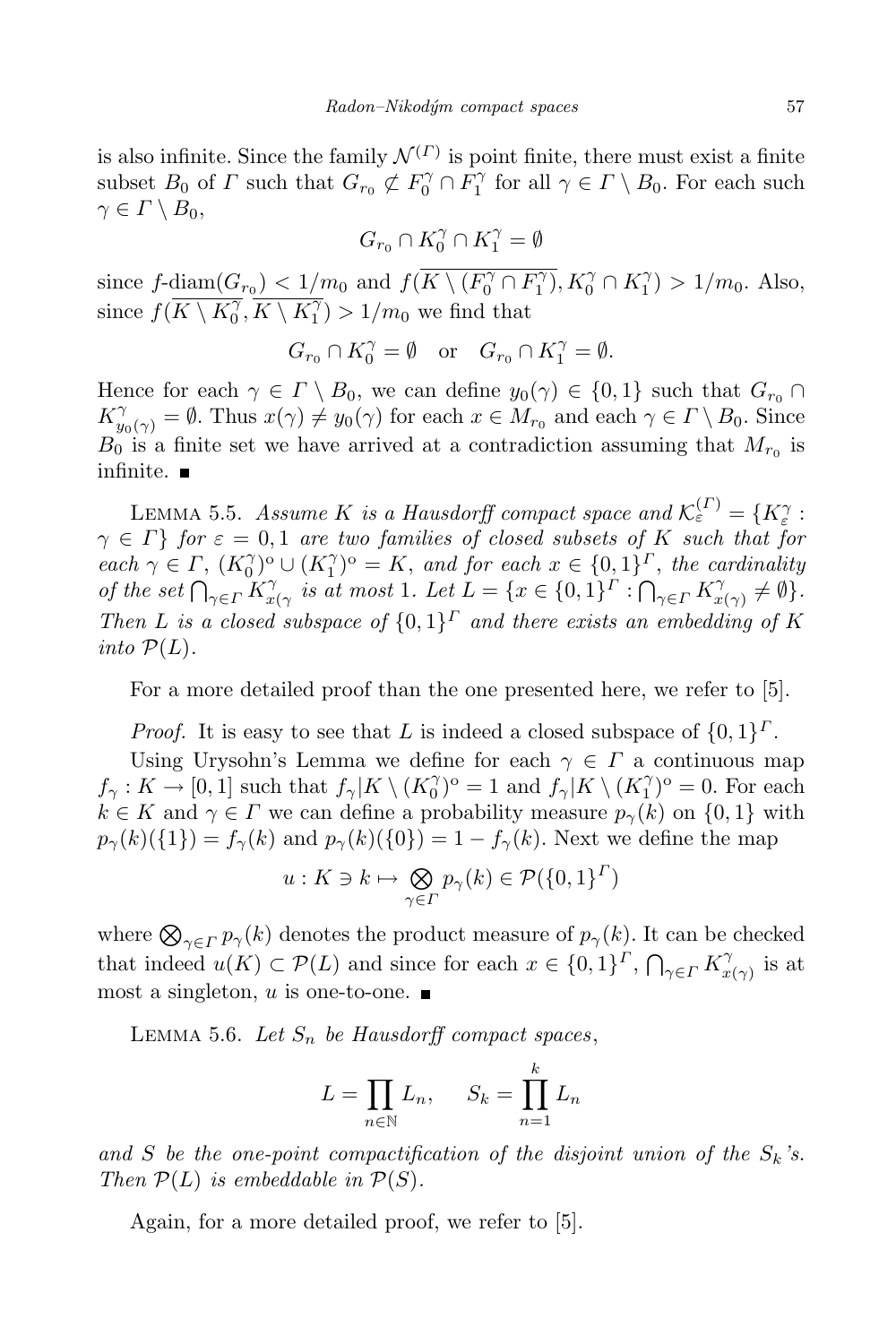*Proof.* We define a map  $h: C(S) \to C(L)$  by

$$
h(f)((\ell_n)_{n \in \mathbb{N}}) = \sum_{n=1}^{\infty} \frac{1}{2^n} f((\ell_k)_{k=1}^n).
$$

It is easy to verify that  $h(f)$  is a continuous function on  $\prod_{n\in\mathbb{N}} L_n$ . Moreover, since *h* is positive,  $||h|| \leq 1$  and  $h(1_S) = 1_L$ , it follows that  $h^*(\mathcal{P}(L)) \subset \mathcal{P}(S)$ . It is also easy to see that  $h(C(S))$  is norm dense in  $C(L)$ . Therefore  $h^*$  is also one-to-one.

REMARK 5.1. Using the notation of the previous lemma, it is easy to check that if each  $L_n$  is scattered, then so is  $S$ .

Lemma 5.7. *Assume that K is a quasi Radon–Nikod´ym compact space* and  $\mathcal{F}_{\varepsilon}^{(r)} = \{F_{\varepsilon}^{\gamma} : \gamma \in \Gamma\}$  and  $\mathcal{K}_{\varepsilon}^{(r)} = \{K_{\varepsilon}^{(r)} : \gamma \in \Gamma\}$  for  $\varepsilon = 0, 1$  are *families of closed subsets of K such that*:

- 1*. For each*  $x \in \{0,1\}^{\Gamma}$  *the set*  $\bigcap_{\gamma \in \Gamma} K_x^{\gamma}$  $\int_{x(\gamma)}^{\gamma}$  *is at most a singleton.*
- 2.  $(K_0^\gamma)^\circ \cup (K_1^\gamma)^\circ = K$  *for all*  $\gamma \in \Gamma$ .
- 3*. The family*  $\mathcal{N}^{(\Gamma)} = \{ N^{\gamma} = F_0^{\gamma} \cap F_1^{\gamma} : \gamma \in \Gamma \}$  *is*  $\sigma$ *-point finite.*
- 4*.*  $K_{\varepsilon}^{\gamma} \subset (F_{\varepsilon}^{\gamma})^{\circ}$  *for all*  $\gamma \in \Gamma$  *and*  $\varepsilon = 0, 1$ *.*

*Then there exists a totally disconnected Radon–Nikod´ym compact space L such that*  $K$  *is embeddable in*  $P(L)$ *.* 

*Proof.* By Lemma 5.5, if we set

$$
L = \left\{ x \in \{0,1\}^{\Gamma} : \bigcap_{\gamma \in \Gamma} K_{x(\gamma)}^{\gamma} \neq \emptyset \right\}
$$

then *K* is embeddable in  $\mathcal{P}(L)$ .

It remains to show that *L* is a closed subset of a countable product of scattered compact spaces.

Because of condition 2,  $(\overline{K \setminus K_0^{\gamma}}) \cap (\overline{K \setminus K_1^{\gamma}}) = \emptyset$ . Also, by condition 4,  $K_0^{\gamma} \cap K_1^{\gamma} \subset (F_0^{\gamma} \cap F_1^{\gamma})^{\circ}$  and hence  $(K \setminus (F_0^{\gamma} \cap F_1^{\gamma})) \cap (K_0^{\gamma} \cap K_1^{\gamma}) = \emptyset$ . By Lemma 3.1, for each  $\gamma \in \Gamma$ , there exists  $m(\gamma) \in \mathbb{N}$  such that

$$
f(\overline{K\setminus K_0^{\gamma}}, \overline{K\setminus K_1^{\gamma}}) > \frac{1}{m(\gamma)}, \quad f(\overline{K\setminus (F_0^{\gamma}\cap F_1^{\gamma})}, K_0^{\gamma}\cap K_1^{\gamma}) > \frac{1}{m(\gamma)}.
$$

Let  $\Gamma = \bigcup_{n \in \mathbb{N}} \Gamma_n$  be such that each  $\mathcal{N}^{(\Gamma_n)}$  is point finite, and define  $\Gamma_{(n,m)} =$  $\{\gamma \in \Gamma_n : m(\gamma) \leq m\}$ . It suffices to show that  $\pi_{\Gamma(n,m)}(L)$  is scattered.

Let  $A \subset \Gamma_{(n,m)}$  be countable. By Lemma 5.4, the set

$$
L|A = \left\{ x \in \{0,1\}^A : \bigcap_{\gamma \in A} K_{x(\gamma)}^{\gamma} \neq \emptyset \right\}
$$

is countable and hence using a tree argument, we find that *L* cannot contain any perfect set.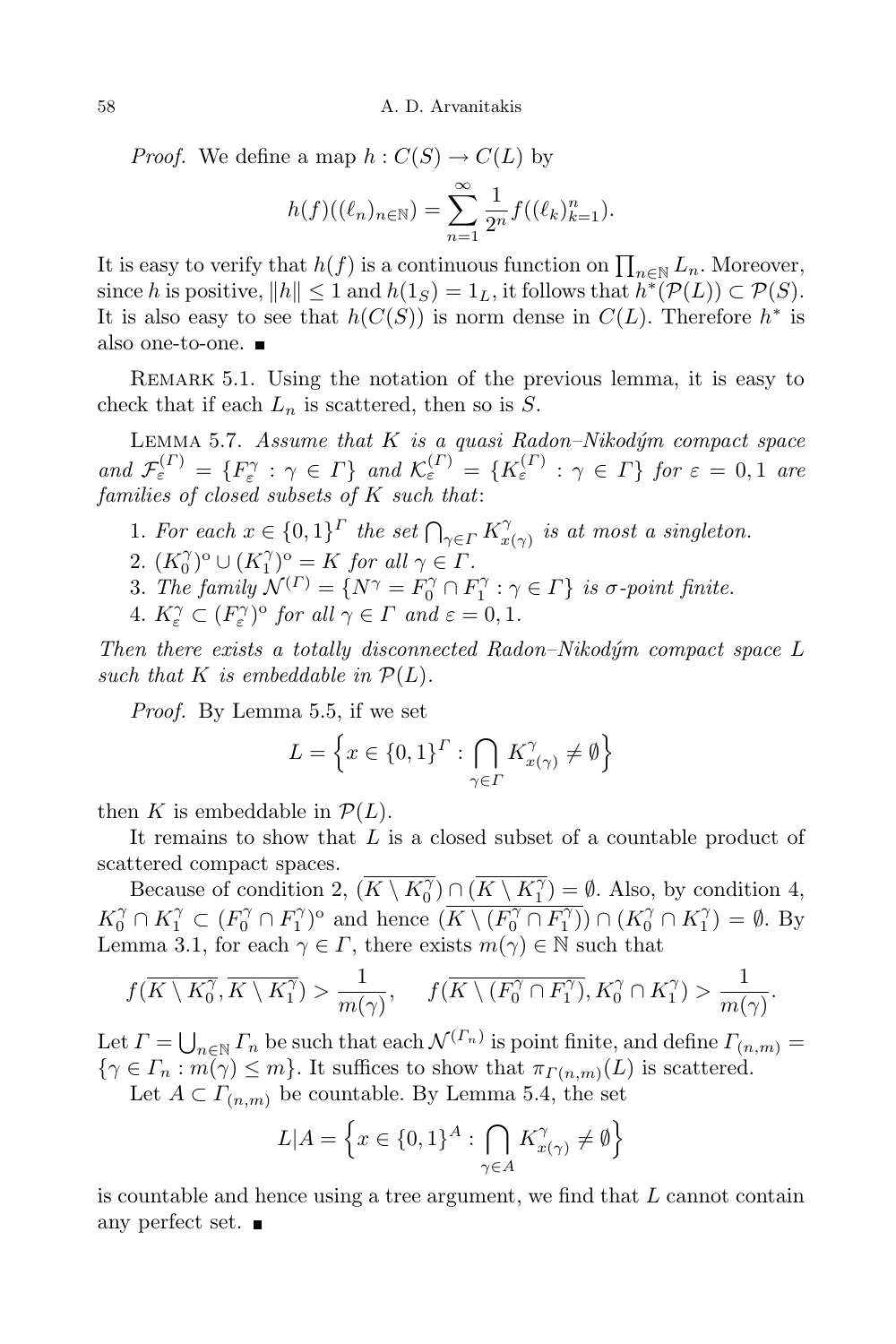*Proof of Theorem* 5.1. Let  $\{x_n\}_{n\in\mathbb{N}}$  be an enumeration of the set  $\{(q_0, q_1)\}$  $\in ((0,1) \cap \mathbb{Q})^2 : q_0 > q_1$ . For  $n \in \mathbb{N}$  we find  $\varepsilon(n) > 0$  such that if  $x_n =$  $(q_0, q_1)$  then  $q_0 - \varepsilon(n) > q_1 + \varepsilon(n)$ . Let moreover  $f_\delta: K \to [0, 1]$  for  $\delta \in \Delta$ be a family of continuous maps separating the points of *K*, such that for all  $x \in K$ ,  $|\{\delta \in \Delta : f_{\delta}(x) \neq 0, 1\}| \leq \aleph_0$ . Set  $\Gamma = \Delta \times \mathbb{N}$  and for given  $\gamma = (\delta, n) \in \Gamma$  and  $x_n = (q_0, q_1)$ , define

$$
F_0^{\gamma} = f_{\delta}^{-1}([0, q_0]), \qquad F_1^{\gamma} = f_{\delta}^{-1}([q_1, 1]),
$$
  
\n
$$
K_0^{\gamma} = f_{\delta}^{-1}([0, q_0 - \varepsilon(n)]), \qquad K_1^{\gamma} = f_{\delta}^{-1}([q_1 + \varepsilon(n), 1]).
$$

For the families  $\mathcal{F}_0^{(\Gamma)}$  $\mathcal{F}_1^{(\varGamma)},\,\mathcal{F}_1^{(\varGamma)}$  $\mathcal{K}_1^{(\Gamma)}$ ,  $\mathcal{K}_0^{(\Gamma)}$  $\binom{\binom{\Gamma}{0}}{0}$ ,  $\mathcal{K}^{(\Gamma)}_1$  we check the conditions of Lemma 5.7. Only condition 3 needs some verification:

For each  $\gamma = (\delta, n) \in \Gamma$  set  $N^{\gamma} = F_0^{\gamma} \cap F_1^{\gamma}$  and  $M^{\gamma} = f_{\delta}^{-1}(\{0, 1\})$ . Then  $N^{\gamma} \cap M^{\gamma} = \emptyset$  and by the hypothesis of the theorem, the family  $\{K \setminus M^{\gamma} :$  $\gamma \in \Gamma$ } is point countable. Thus by Lemma 4.6 the family  $\mathcal{N}^{(\Gamma)}$  is  $\sigma$ -point finite.

Thus there exists a totally disconnected Radon–Nikodym´ compact space *L* such that *K* is embeddable in  $\mathcal{P}(L)$ . Since in turn, by Remark 5.1,  $\mathcal{P}(L)$  is embeddable in the space of probability measures on some scattered compact space, the proof is complete.

We conclude this section with the following problem, posed by S. Argyros, which remains open:

PROBLEM 1. Find whether every Radon–Nikodym compact space is em*beddable in the space of probability measures on some scattered compact space.*

### **References**

- [1] K. Alster, *Some remarks on Eberlein compacts*, Fund. Math. 104 (1979), 43–46.
- [2] D. Amir and J. Lindenstrauss, *The structure of weakly compact sets in Banach spaces*, Ann. of Math. 88 (1968), 35–46.
- [3] A. Arkhangel'ski˘ı, *General Topology II*, Encyclopaedia Math. Sci. 50, Springer, 1996.
- [4] S. Argyros, *A note on Radon Nikod´ym compact sets*, unpublished, 1996.
- [5] S. Argyros and A. Arvanitakis, *A characterization of regular averaging operators and its consequences*, preprint, 2000.
- [6] S. Ditor, *On a lemma of Milutin concerning averaging operators in continuous function spaces*, Trans. Amer. Math. Soc. 149 (1970), 443–452.
- [7] M. Fabian, M. Heisler and E. Matouˇskov´a, *Remarks on continuous images of Radon– Nikod´ym compacta*, Comment. Math. Univ. Carolin. 39 (1998), 59–69.
- [8] M. J. Fabian, *Gˆateaux Differentiability of Convex Functions and Topology*, Wiley, 1997.
- [9] I. Namioka, *Radon–Nikod´ym compact spaces and fragmentability*, Mathematika 34 (1987), 258–281.